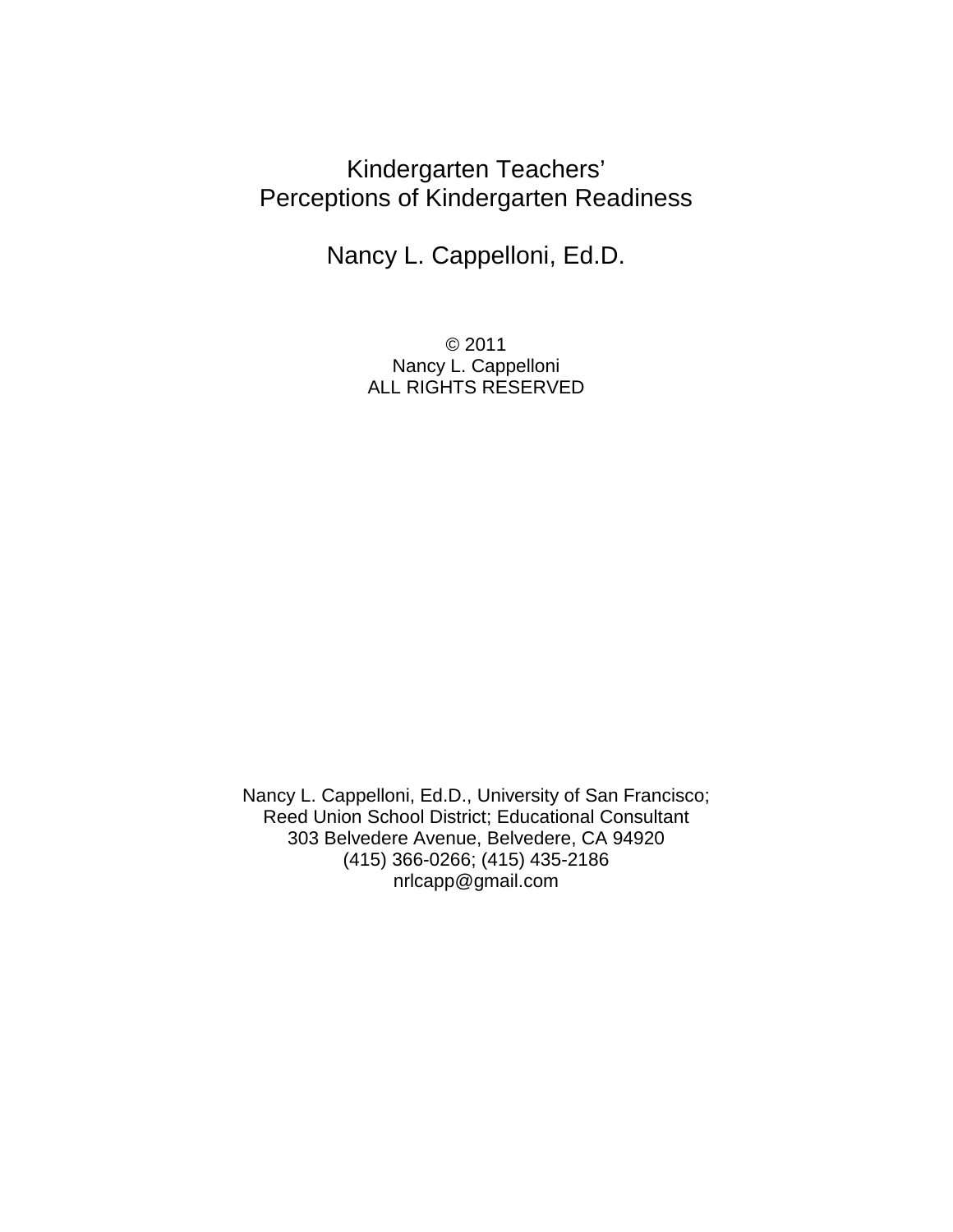Entering kindergarten ready to learn has become a growing concern in this country. The kindergarten year has important consequences for a child's acquisition of knowledge and skills that are powerful determinants for later school success. Kindergarten teachers report that more than half of children enter school with a number of problems and are not optimally ready to learn, posing them at-risk for school failure, retention, or in need of later intervention. Despite these concerns, research on kindergarten readiness and teachers' beliefs about readiness is sparse.

The purpose of this study was to examine kindergarten teachers' perceptions of readiness and the degree of importance they placed on 43 different characteristics, skills, and abilities demonstrating kindergarten readiness within seven theorized constructs of early learning and development, largely based on the National Educational Goals Panel's multidimensional framework. These constructs represented the seven scales in the researcherdesigned and validated 5-point Likert-type response scale survey instrument. The survey was administered in early 2010 online and in paper format to a non-probability, convenience sample of 653 kindergarten teachers from the California Kindergarten Association and one Northern California public school district.

Descriptive statistics indicated that kindergarten teachers place greater importance on the social and emotional constructs of kindergarten readiness and on children's approaches towards learning than on academic skills. An exploratory, unconstrained factor analysis yielded six factors that statistically explained 61% of the variance of the six factors. The grouping of the items in the original seven constructs was conceptually reorganized. The findings reinforced kindergarten teachers' perceptions of the importance of developing a child's emotional maturity and self-regulation, sensitivity to and respect for others, and enthusiasm and eagerness to learn prior to entering kindergarten. The results of the study suggest that kindergarten teachers recognize important relationships and associations between the constructs, and they do not make the same kind of distinctions in constructs of readiness as has been previously theorized. The results of this study are also consistent with past studies that have indicated that kindergarten teachers place greater emphasis on social and emotional development and less emphasis on academic abilities as precursors for readiness.

These findings can assist in developing a common language among administrators, teachers, parents, policy makers, and legislators involved in early childhood education and can impact future steps taken by these stakeholders that determine curriculum development, instructional methodology, transitional practices, and school readiness policies*.*

## Kindergarten Teachers' Perceptions of Kindergarten Readiness Statement of the Problem

Entering school ready to learn has become a growing concern in this country. Over two and one half million children enter the nation's public kindergartens each year (Snyder, Dillow, & Hoffman, 2008). Children begin school with considerable variation in their range of general knowledge, skills, and abilities. Entering kindergartners come from increasingly diverse ethnic, racial, cultural, social, economic, and language backgrounds, and they differ in the types of early care and educational experiences prior to kindergarten (West, Denton, & Germino-Hausken, 2000; West, Denton, & Reaney, 2001; Zill & West, 2001).

Many parents and educators are concerned whether children will have the knowledge and skills at age five to succeed in kindergarten. According to the most recent data from the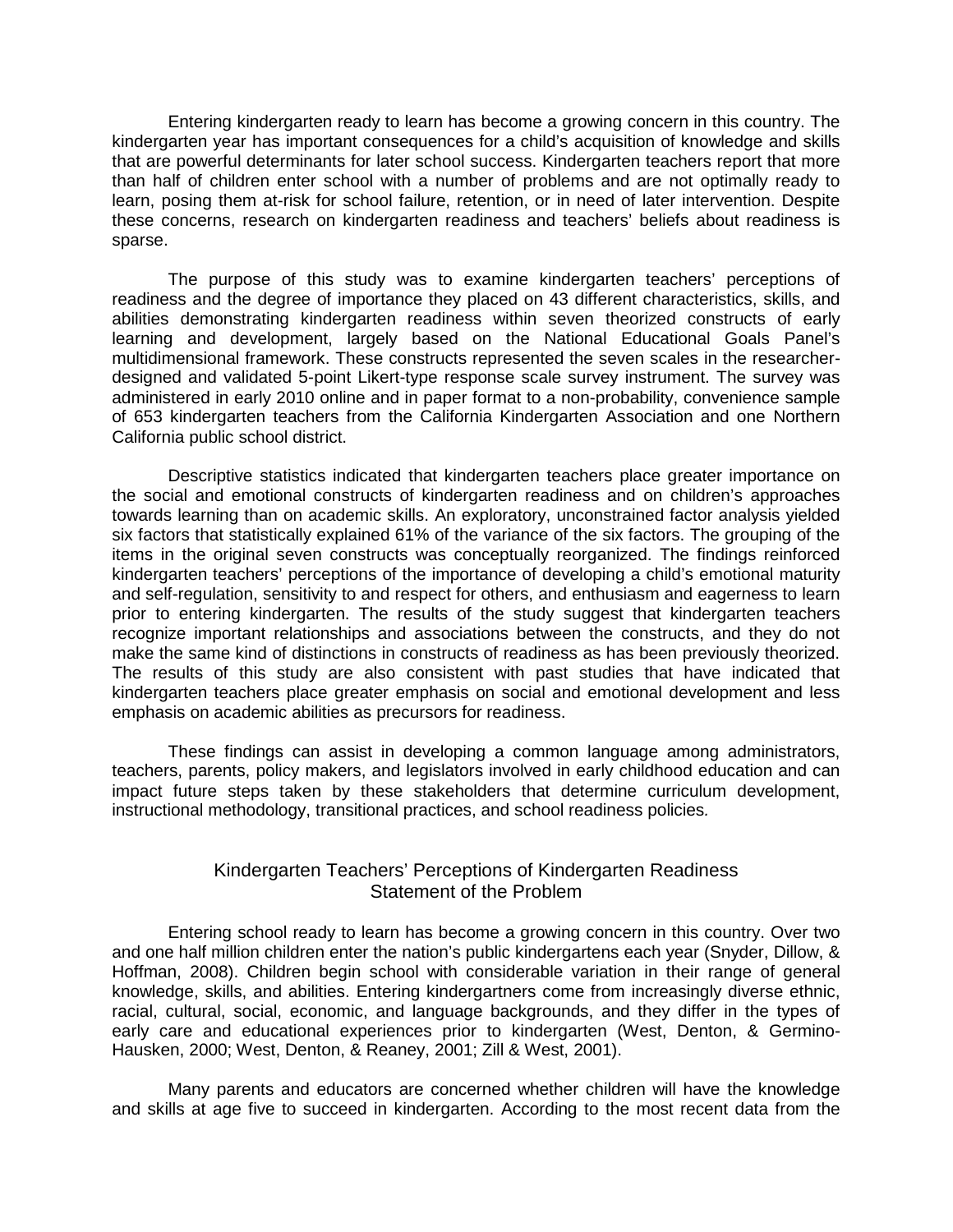U.S. Department of Education, one of three children enters kindergarten without the skills needed to succeed in school (National Center for Educational Statistics, 2006; Zill & West, 2001). From the start of kindergarten, children from low-income families, English language learners, and children with multiple risk factors begin kindergarten lacking important readiness skills. Risk factors are not only associated with children's lower English literacy and math skills, but with problem behaviors that affect peer interactions, and a lack of task persistence, eagerness to learn, and attention (West et al., 2001). Test results from the Early Childhood Longitudinal Study of 1998-1999 (ECLS-K) found that nearly half of those children entering kindergarten with multiple risk factors scored in the bottom quartile in reading, math, and general knowledge skills. Similarly, risk factors are generally associated with lower parent ratings of the child's health, social development, and behavior, and teachers report that children with multiple risk factors display positive approaches to learning and positive social behaviors less frequently than those children without risk factors (West et al., 2000; Zill, 1999; Zill & West, 2001). More importantly, early school problems generally persist and intensify, as well as predict school adjustment and later academic problems, including retention, dropout, incidences of delinquency, and even aggression, crime, and violence (Boyd, Barnett, Bodrova, Leong, & Gomby, 2005; Fantuzzo, King, & Heller, 1992; Princiotta, Flanagan, & Germino-Hausken, 2006; Tremblay, Gervais, & Petitclerc, 2008). The kindergarten year has been shown to have important consequences for a child's acquisition of knowledge and skills that are powerful determinants for later school success (Pianta & Cox, 1999). Readiness skills at the start of kindergarten are associated with educational outcomes in later years (Denton & West, 2002; McClelland, Acock, & Morrison, 2006). The growing evidence that early childhood experiences are intricately linked to later school success has fueled recent interest in the importance of all children entering kindergarten ready to learn.

Studies have indicated that policy makers, legislators, administrators, parents, preschool teachers, and kindergarten teachers vary widely in their expectations regarding what children should know and be able to do before beginning kindergarten (Hains et al., 1989; O'Donnell, 2008; Piotrkowski et al., 2000; Wesley & Buysse, 2003). There is neither universal agreement nor a commonly held belief regarding kindergarten readiness. Furthermore, the complexity of kindergarten readiness becomes more apparent as one tries to establish operational definitions, guidelines, standards, articulations, and timelines. Many kindergarten teachers feel that a significant number of children enter kindergarten not optimally ready to learn (Hains et al., 1989; Piotrkowski et al., 2000; Smith & Shepard, 1988). Teachers report that more than half of children enter school with a number of problems (Rimm-Kaufman, Pianta, & Cox, 2000). Although prior studies have suggested that kindergarten teachers believe that social and emotional skills and abilities are important readiness attributes (Hains et al., 1989; Lin et al., 2003; Piotrkowski et al., 2000; Wesley & Buysse, 2003), prior research has also suggested that kindergarten teachers do not necessarily share a common set of beliefs about kindergarten readiness and how children learn (Logue, 2007).

There is consensus in the research literature that it is essential to understand kindergarten teachers' perceptions about what characteristics, behaviors, and skills are important for children's success when they begin school (Hair, Halle, Terry-Humen, Lavelle, & Calkins, 2006; Lin et al., 2003; Piotrkowski et al., 2000; Scott-Little, Kagan, & Frelow, 2006; Snider & Roehl, 2007). Research on teaching effectiveness suggests that the beliefs teachers hold about the curriculum, their students, and their roles and responsibilities directly influence their instructional practice and expectations in the classroom, which in turn affect their behavior in the classroom. Kindergarten teachers' readiness views and expectations have been shown to have a tremendous impact on the emphasis of their instructional strategies, their intervention and retention practices, and on their transitional practices for children entering kindergarten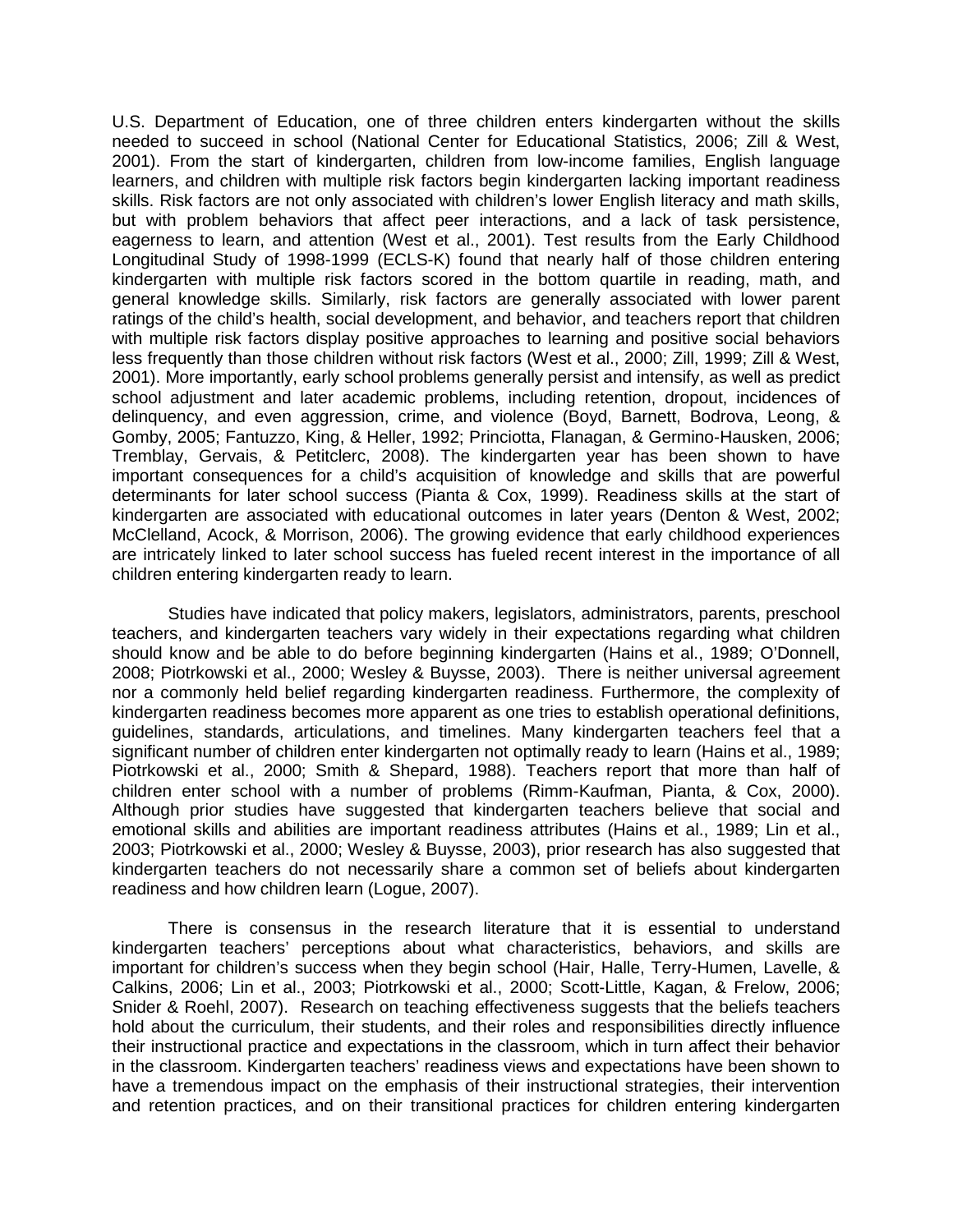(Bowman, Donovan, & Burns, 2001; Lin et al., 2003; Pajares, 1992; Rimm-Kaufman et al., 2000; Snider & Roehl, 2007).

There is strong evidence that kindergarten teachers play a pivotal role in the academic success of young children (Domitrovich et al., 2009; Neuman & Cunningham, 2009; Wigfield et al., 1998). Kindergarten teachers' views have been recognized as particularly important as critical stakeholders in the education of young children, and they should be solicited in the process of developing early learning standards (Scott-Little et al., 2006, 2007). Yet, kindergarten teachers claim that they do not have a voice in making decisions which determine curriculum, instructional methodology, and readiness policy and practice, and that their views are rarely solicited (Piotrkowski, et al., 2000; Wesley & Buysse, 2003). Research on kindergarten teachers' effect on the educational outcomes of young children in kindergarten is sparse (Guarino, Hamilton, Lockwood, & Rathbun, 2006), and little empirical research examines kindergarten teachers' beliefs about school readiness. Therefore, investigating teachers' perceptions of kindergarten readiness brings greater understanding to current and future practices regarding kindergarten readiness and is a necessary prerequisite to help ensure the success of young children in kindergarten and beyond.

#### Purpose of the Study

The purpose of this study was to examine kindergarten teachers' perceptions of kindergarten readiness and the degree of importance they placed on each of seven theorized constructs of early learning and development**.** Five dimensions of early development and learning identified by the National Education Goals Panel (NEGP) provided the foundation for the development of the seven constructs for this study*.* The five dimensions are as follows:

#### *Physical Well-Being and Motor Development, Social and Emotional Development, Approaches Toward Learning, Language Development,* **and** *Cognitive Development and General Knowledge*

The NEGP's Resource and Technical Planning Groups (Kagan et al., 1995) drew upon the research in early childhood education indicating that early learning and development is embedded within these five interrelated and interconnectedness of these dimensions, establishing a multi-dimensional framework in which to conceptualize readiness.

The NEGP suggested that a child's performance encompasses a wide range of abilities, skills, and individual characteristics. The NEGP multidimensional model of kindergarten readiness maintains that readiness is not comprised of a single set of skills or proficiencies, but is a multi-faceted construct that incorporates the individual characteristics of the child, the child's family, early childhood education programs, schools, and teachers to support children's early learning, development, and competencies. The NEGP model also recognizes individual, cultural, and contextual variability in each child's early learning and development (Kagan et al., 1995).

To achieve the purpose of this study, the researcher constructed a survey instrument. The NEGP's multidimensional framework provided the foundation for the survey. The researcher expanded upon the five dimensions to develop seven constructs. These seven constructs are as follows:

*Physical Well-Being and Motor Development, Social Development, Emotional Development,*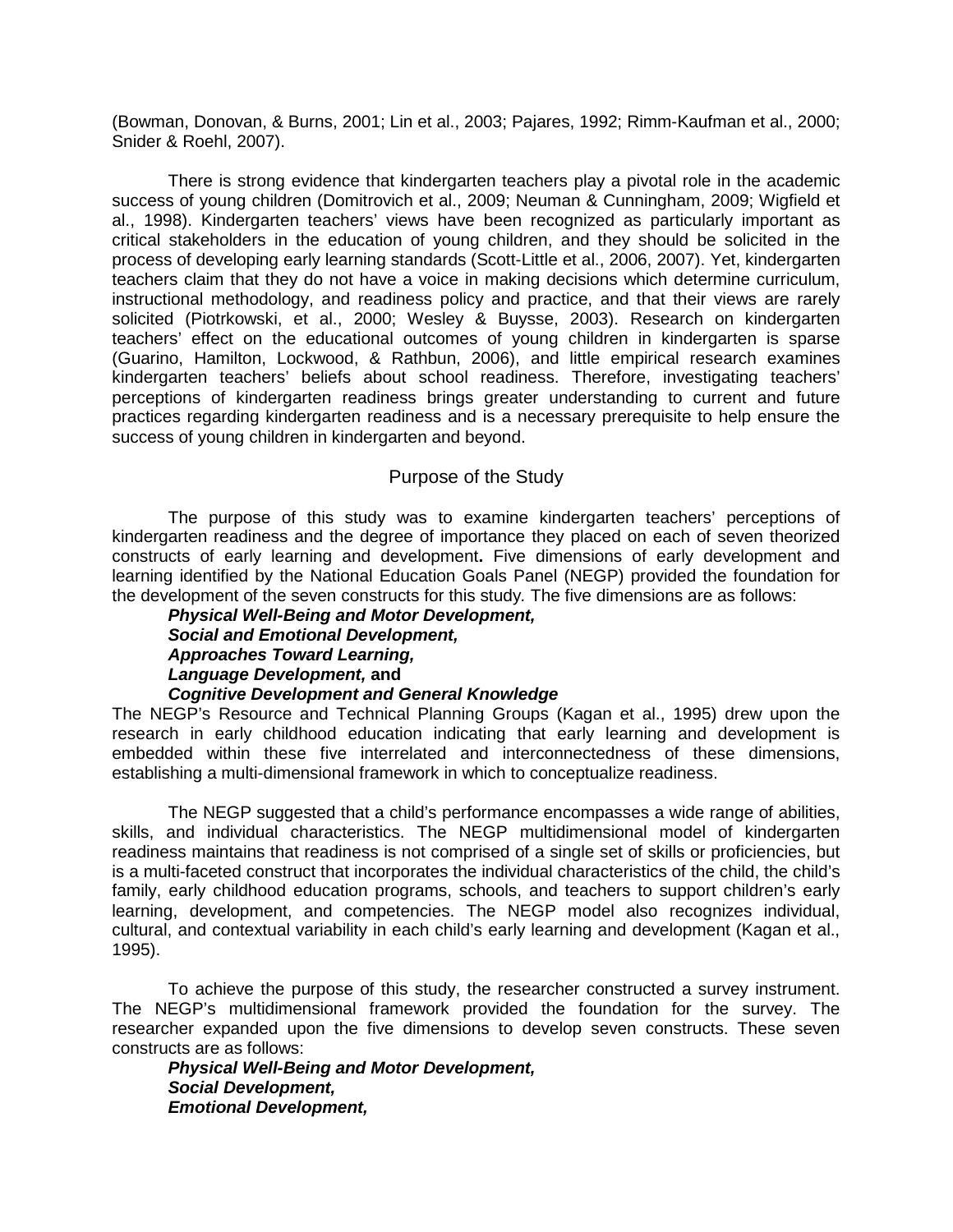#### *Approaches Toward Learning, Language Development and Communication, Emerging Literacy Development,* **and** *Cognitive Development and General Knowledge*

A brief description of the seven constructs are as follows:

*Physical Well-Being and Motor Development:* Characteristics and skills of a child's growth, physical health and fitness, gross motor, fine motor, sensory motor abilities, and functional performance.

*Social Development:* The characteristics and skills that enable the child to have positive, secure, and successful interactions and relationships with others, including peers, teachers, and other adults; cooperation, social skills, and conflict resolution.

*Emotional Development:* Characteristics and skills encompassing the child's feelings of self-concept, self-efficacy, self-control, and personal well-being.

*Approaches Toward Learning:* The inclinations, dispositions, and styles reflective of the ways a child becomes engaged in learning and approaches learning tasks.

*Language Development and Communication:* The characteristics and abilities measuring a child's receptive and expressive language abilities (listening and speaking), vocabulary, English language proficiency, communication, comprehension, questioning strategies, and language mechanics.

*Emerging Literacy Development:* The child's phonemic and phonological awareness, story sense and sequence, writing, concepts of print, alphabetic knowledge, and literature awareness.

*Cognitive Development and General Knowledge:* The knowledge base a child has and the ability to represent the world cognitively within three types of knowledge—physical, logico-mathematical, and social-conventional.

Each of these seven constructs were comprised of various characteristics, skills, and abilities representing kindergarten readiness, referred to as *indicators* within each construct**.**  The study measured the degree of importance that kindergarten teachers placed on 43 specific indicators across the seven theorized constructs.

The study investigated the extent to which these seven theorized constructs were measured reliably, the extent to which they were statistically distinct from each other as determined by an exploratory unconstrained factor analysis, and the degree of emphasis that kindergarten teachers placed on each of the seven theorized constructs and the 43 specific indicators within the constructs.

## The Research Questions

This study answered the following research questions regarding kindergarten teachers' perceptions of kindergarten readiness through quantitative data collection and analysis:

- 1. To what extent can the seven theorized constructs (Physical Well-Being and Motor Development, Social Development, Emotional Development, Approaches Toward Learning, Language and Communication, Emerging Literacy Development, and Cognitive Development and General Knowledge) be measured reliably?
- 2. To what extent are the seven theorized constructs statistically distinct from one another as determined by an exploratory factor analysis?
- 3. What degree of emphasis do kindergarten teachers place on each of the seven theorized constructs?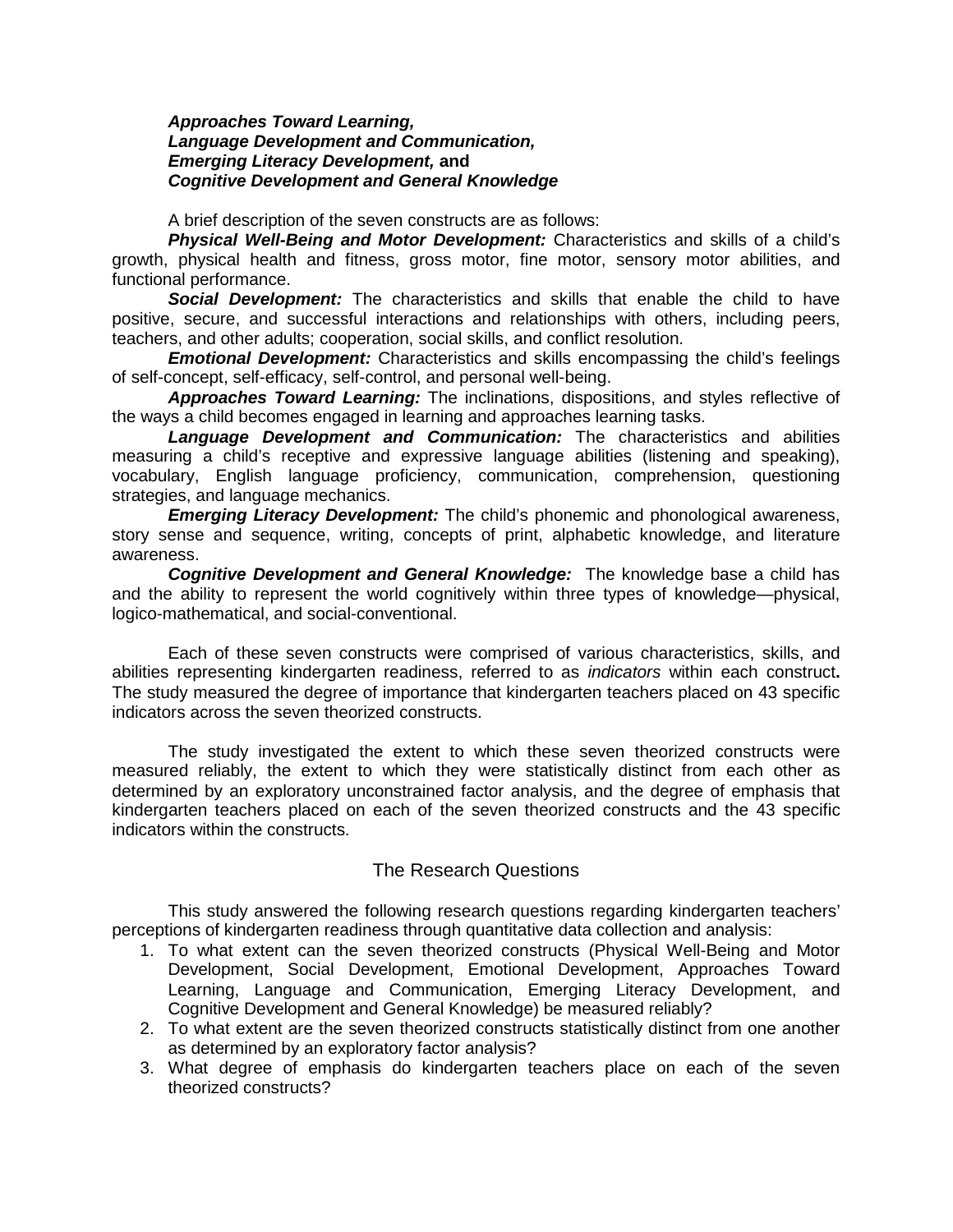*4.* What degree of importance do kindergarten teachers place on the specific 43 indicators within each of the seven theorized constructs?

#### Research Design

This study used a descriptive research design. A survey in the form of a researcherdesigned questionnaire, based on a five-point Likert scale, was employed to measure the degree of importance that kindergarten teachers placed on seven theorized constructs of kindergarten readiness. The survey contained 43 self-report items and 6 demographic questions. Survey methodology was chosen for this study in order to achieve a high response rate, in which the results could be generalized to the overall population of kindergarten teachers. Six questions investigating teachers' backgrounds were included in the initial survey. These background questions were chosen because of indications that teacher background variables impact their perceptions of kindergarten readiness beliefs (Lin et al., 2003; Smith & Shepard, 1988; Wesley & Buysse, 2003). The six teacher background variables were: (1) the number of years the teacher has taught kindergarten, (2) the number of years the teacher has taught in grades one or above, (3) the number of years the teacher has taught in a preschool or prekindergarten, (4) the type of school (public or private) the teacher currently teaches in, (5) the kind of school (urban, suburban, or rural) the teacher currently teaches in, and (6) the teacher's racial/ethnic background.

#### **Sample**

A non-probability, convenience sampling (a sample of subjects selected for a study because it is convenient to use them) was used to recruit a large group of kindergarten teachers. Initially, this group was comprised of kindergarten teachers registered and participating in the California Kindergarten Association (CKA) annual conference held in Santa Clara County on January 16-17, 2010. The study location was chosen because of: (1) the unique access to a large sample population representing the closest approximation to the general population of kindergarten teachers as possible, (2) the anticipated high interest conference participants would have in the survey, and (3) the researcher's geographic access to the conference site. In the past, over one thousand participants have attended this conference.

Approximately 550 participants attended the two-day CKA conference, of which approximately 475 were teachers currently teaching kindergarten. The other participants were comprised of preschool teachers, first grade teachers, and kindergarten teachers not currently teaching kindergarten. The majority of the participants at this conference were kindergarten teachers from both public and private schools in Northern California, although teachers from all parts of California, as well as from Nevada, Hawaii, Oregon, Arizona, and Washington attended. Of the 475 kindergarten teachers participating, 141 paper surveys were completed, resulting in a 30% return rate. No on-line surveys were completed during the conference.

Hoping to generate a higher survey completion rate to aide in the research study and recognizing the importance and relevance of the study, the CKA conference committee and CKA Board of Directors agreed to send the on-line survey link to the entire CKA membership (3,700 members) by email following the conference. The on-line survey was sent to the membership and was posted on *Surveymonkey* for two weeks. CKA members were kindergarten teachers in the states listed above as well as from New Hampshire, Wisconsin, Montana, Texas, Alaska, and American Samoa. A total of 489 on-line surveys were completed by CKA members who had not participated in the conference or did not take the paper survey at the conference, resulting in a 13% return rate.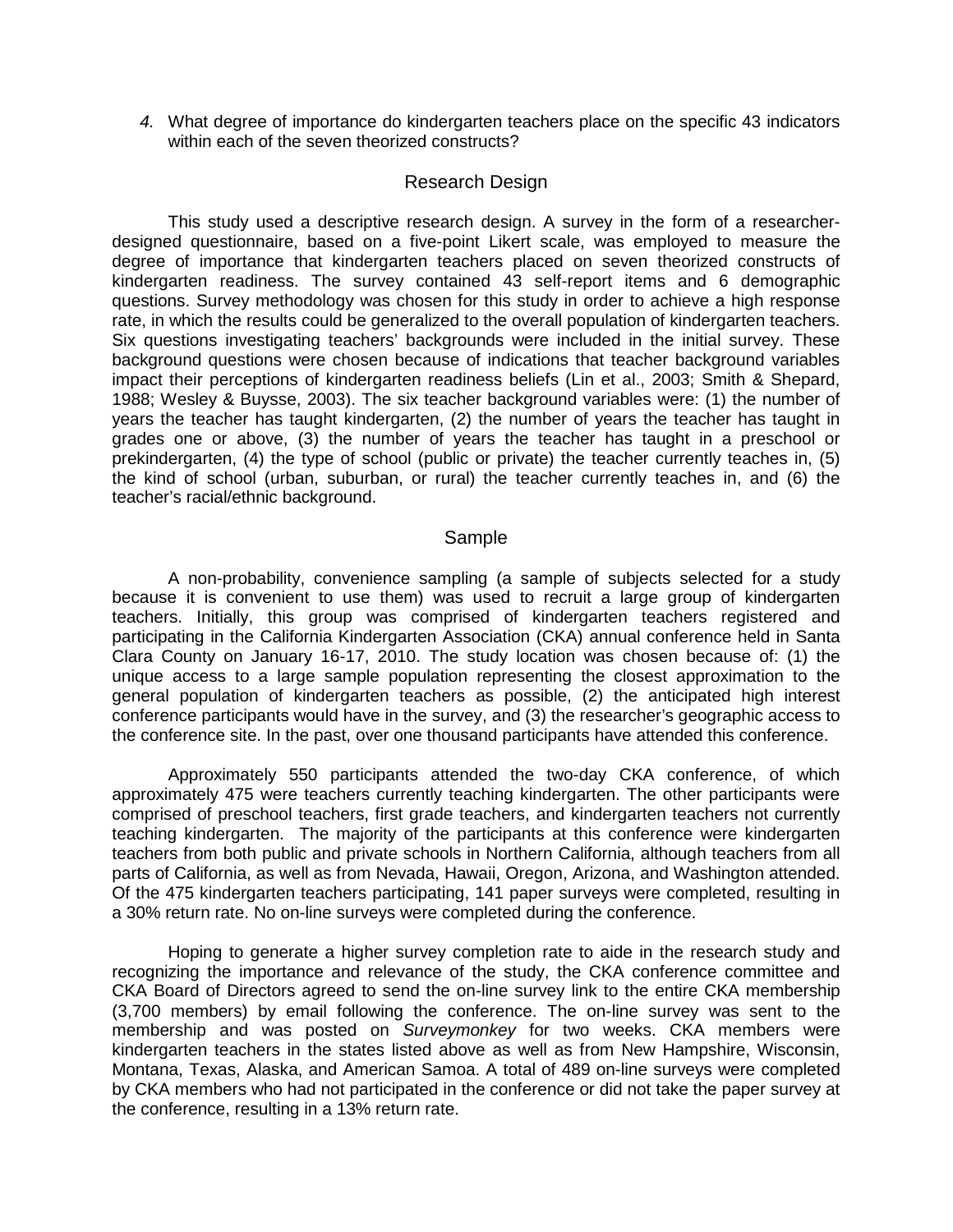The final sample size was 664. It consisted of 141 paper surveys from the CKA conference, 489 on-line surveys from the CKA membership, and 34 on-line surveys completed during the second pilot test.

The demographic items on the survey provided general background information on the sample population. Descriptive statistics include frequencies and percentages and are shown in Table 1. The majority of respondents were experienced teachers of mostly White racial/ethnic background from a suburban/urban public school setting, having taught kindergarten for at least 7 years and with no or little preschool/prekindergarten teaching experience.

#### **Instrumentation** Development of the Survey Instrument

The survey instrument, named "Perceptions of Kindergarten Teachers Regarding Kindergarten Readiness," was divided into two distinct sections: a questionnaire about kindergarten readiness with 43 closed-ended questions using a five-point Likert-type response scale and 6 demographic (background data) questions. The entire survey took between 5-10 minutes to complete. The researcher developed the instrument after reviewing the literature pertaining to kindergarten teachers' perceptions of readiness and reviewing survey instruments used to collect data. Since the researcher was interested in examining kindergarten teachers' beliefs of what characteristics they felt were important for an entering kindergartner to demonstrate**,** no existing instrument was appropriate for the purpose of the current study. Therefore, a new survey for the purpose of examining teachers' perceptions towards readiness was constructed as needed. The survey was limited to collecting data regarding teachers' beliefs about readiness characteristics, and the survey therefore did not address the ages of the entering kindergartners or whether or not they had prior preschool experience. The foundation for the survey instrument was Scott-Little, Kagan, and Frelow's (2005) content analysis of states' early learning standards. These researchers used the National Education Goals Panel (NEGP) framework (Kagan, Moore, & Bredekamp, 1995) as the foundation for their system of coding and analyzing the wide variety of the states' 38 early learning standards documents in their study, which was used to organize the indicators within each construct.

## Validity

Three strategies were applied to secure content-related evidence of validity for the survey instrument in order to ensure that the survey questions accurately reflected the constructs they represent. First, during test development, the researcher made every attempt to design appropriate indicators for each scale aligned with the framework used in the Scott-Little et al. study (2005). Second, a validity panel of six experts reviewed the instrument's items and gave their appraisals of the extent to which the items accurately represented the constructs. The panel gave additional feedback on the wording of some of the survey items. Third, two pilot tests were administered. The purpose of the pilot tests was primarily to explore the practicality of the data collection and the amount of time necessary to complete the survey, to determine any ambiguities in the items, to identify items that could be eliminated, and to analyze internal consistency. The first pilot test was given to a group of eight kindergarten teachers in one Northern California public school. They were given the paper version of the survey after the expert panel group had revised it. The second pilot test was given to a group of 34 kindergarten teachers in one Northern California public school district. They were given the on-line version of the survey after it had been revised based on the revisions made after the first pilot test. To examine the construct validity of the instrument, a factor analysis was conducted after the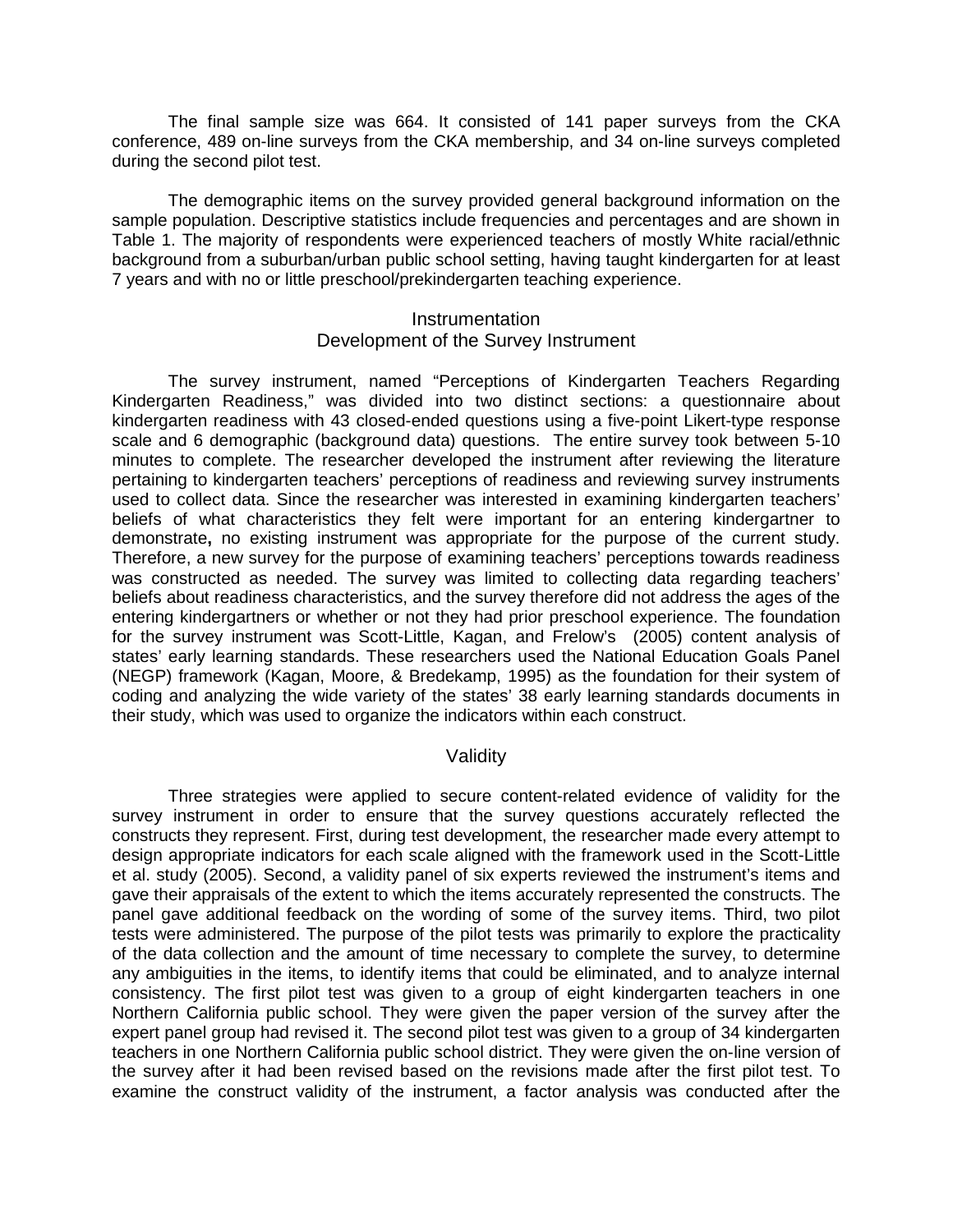administration of the final survey. The factor analysis enabled the researcher to reduce the large number of items to a smaller number of factors that could be conceptually and statistically grouped together (Vogt, 2005).

#### Discussion of the Findings

#### *Research Question 1: To what extent can the seven theorized constructs be measured reliably?*

This study sought to assess the degree to which the researcher-developed survey instrument possessed internal consistency. Cronbach's coefficient alphas were calculated to measure the intercorrelation among the items, to measure the extent to which the items functioned homogeneously, and to determine if there was consistency in the scores among the individual items. The coefficient alphas, computed between .70 and .90, suggest good reliability of the survey instrument. The moderate to large positive correlations among these constructs (ranging from .41 to .87) suggests that although the scales can be measured reliably, they are not entirely distinct. They are strongly interrelated, suggesting that they may be measuring similar things. The existence of an overlap between constructs is consistent with the research literature and suggests that kindergarten readiness, as seen through these constructs, is comprised of highly interconnected and interrelated dimensions of early learning and development (Bowman, Donovan, & Burns, 2001; Kagan, Moore, & Bredekamp, 1995; Scott-Little, Kagan, & Frelow, 2003b, 2005; Shonkoff & Phillips, 2000). This is particularly important because this interconnectedness among the constructs is consistent with the multidimensional theoretical rationale for the current study, suggesting that there are multiple factors and interrelated constructs that contribute to a child's readiness.

#### *Research Question 2: To what extent are the seven theorized constructs statistically distinct from one another?*

The second research question addressed the way in which the seven theorized constructs were statistically distinct from one another and investigated the relationships among them. The main purpose of this factor analysis was to determine whether the factors that emerged through unforced statistical analysis matched the seven theorized constructs. An unconstrained exploratory factor analysis was conducted on the 43 survey items, which yielded six factors that statistically explained 61% of the variance explained by the total number of items. Upon close inspection of the specific items loaded into each factor, it was found that the six factors that emerged configured the teachers' responses to the survey items differently than in the seven theorized constructs as well as in any prior studies. Overall, the correlations among the six factors ( $r = .07$  to  $.63$ ) were lower than the correlations among the seven theorized constructs and therefore are presumably more distinct than the original constructs. Although there appears to be considerable overlap between the seven theorized constructs and the six resulting factors, there are also some noticeable differences.

This study's factor analysis unveiled a new conceptualization of readiness as configured by kindergarten teachers' perceptions. Most important, underlying this new conceptualization is the emergence of different kinds of relationships among previously theorized constructs of readiness. Items that had previously appeared conceptually different and unrelated are now shown to be associated with one another. As such, the kindergarten teachers grouped items together in a conceptually different way, suggesting new relationships among characteristics of readiness. This new conceptualization led the researcher of this study to seek a greater understanding of the way kindergarten teachers perceive readiness. Upon deeper consideration, these relationships have been interpreted as meaningful and important, and they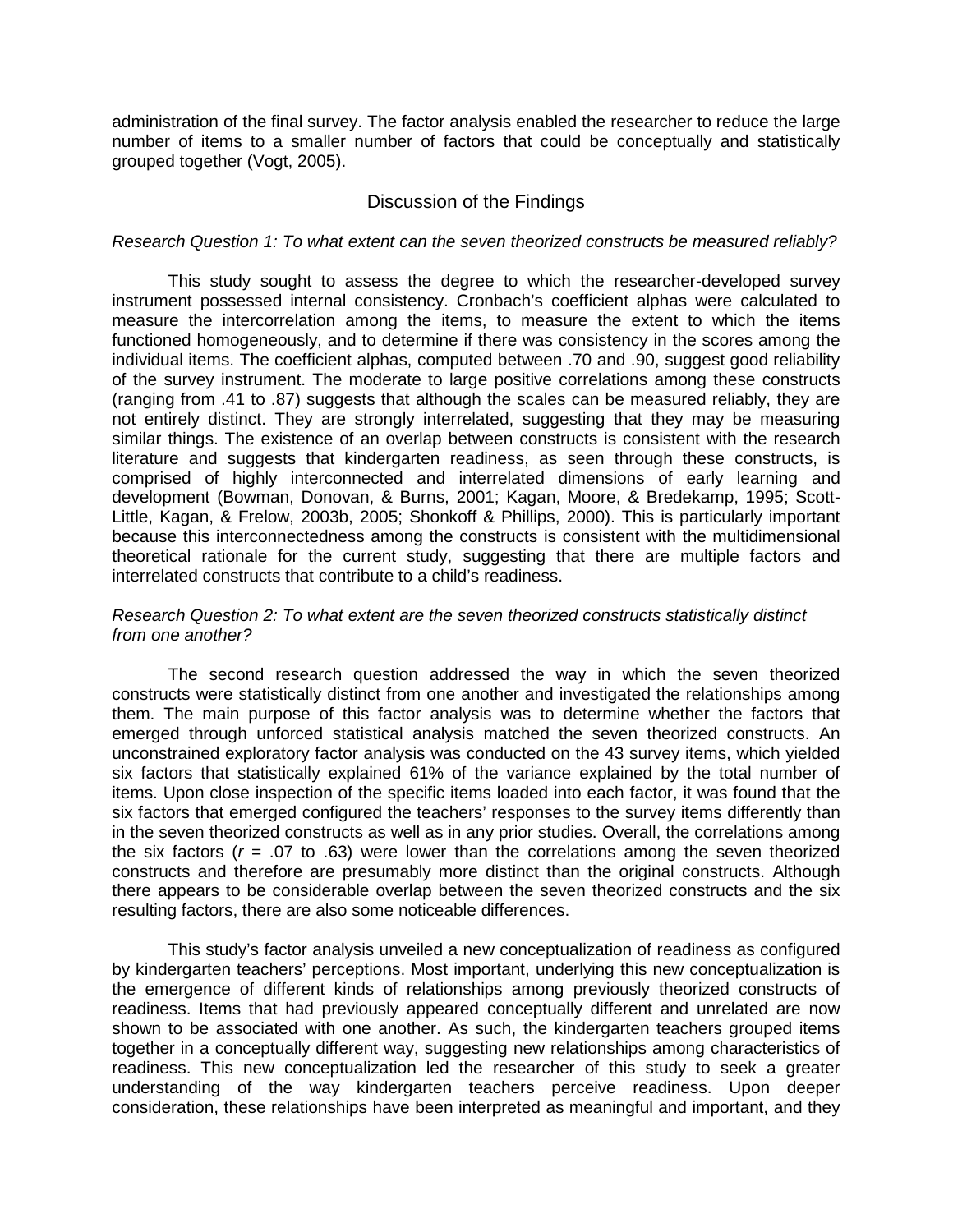bring new meaning to the concept of kindergarten readiness. Following is a discussion and interpretation of these new relationships. The factors are discussed by the percentage of variance and means, rather than sequentially.

Factor 1, Emotional Maturity and Self-Regulation, the first of two primary factors, accounted for 40% of the total number of items indicated by teachers as important and accounted for the greatest percentage (38%) of the variance explained by the total number of items. Factor 1 had the highest averaged scale mean of all the factors ( $M = 3.55$ ), indicating that the teachers rated this factor the most important. Many of the 17 items in Factor 1 had been identified as very important or essential by kindergarten teachers in prior studies, as well, such as a child's self-control, self-help skills, and the ability to communicate needs and wants (Heaviside & Farris, 1993; Lin et al., 2003; Piotrkowski, 2000).

The most illuminating finding in Factor 1 is that teachers perceived strong relationships among the 17 items in this factor. Teachers recognized that many of the skills represented in this factor operate collaboratively—a child's attentiveness, initiative, task persistence, and ease in making transitions are not only associated with, but are in part dependent upon the child's independence; the child's ability to communicate needs and use appropriate vocabulary are skills helpful in developing friendships, playing, and cooperating with other children; a child's self-control and independence are linked to the child's self-help skills; and positive classroom behavior is linked to compliance with authority and appropriate use of materials and language. These connections between items that have previously represented different constructs brings new meaning to the way the kindergarten teachers in this study conceptualized characteristics of readiness—mainly that these characteristics, abilities, and skills do not operate alone, but collectively.

Factor 3, Enthusiasm and Eagerness to Learn, was comprised of many items that had also been identified in prior studies as "very important" or "essential" by kindergarten teachers. These include items related to a child's enthusiasm and curiosity towards learning, interactions with adults, following directions, as well as overall good physical health (Heaviside & Farris, 1993; Lin et al., 2003; Piotrkowski, 2000). The teachers in the current study made some interesting connections between the five items in this factor. Upon initial examination, item (#2), "Child appears to be in overall good physical health," appears qualitatively different from the other items in this factor (items related to a child's enthusiasm and curiosity towards learning, interactions with adults, following directions, and observing and asking questions). However, overall physical health is arguably a pre-requisite and an underlying necessity for a child's positive approach to and engagement in learning. It may also impact a child's ability to effectively interact with adults and actively engage in strategies such as observation, questioning, and problem solving. In this factor, kindergarten teachers have conceptualized important interrelationships between these items that have been previously theorized as separate and distinct constructs.

Factor 4, Memory and Reasoning, was an association recognized by kindergarten teachers. The pairing of the two items in this factor, sequencing of events in a story and recognizing similarities and differences between objects, suggests that these two skills operate in tandem. This interesting connection between two seemingly different tasks from the constructs of emerging literacy and cognitive development suggest that a child's ability to conceptualize the sequencing of events in a story is related to the child's ability to recognize similarities and discriminate differences in physical objects, people, and events.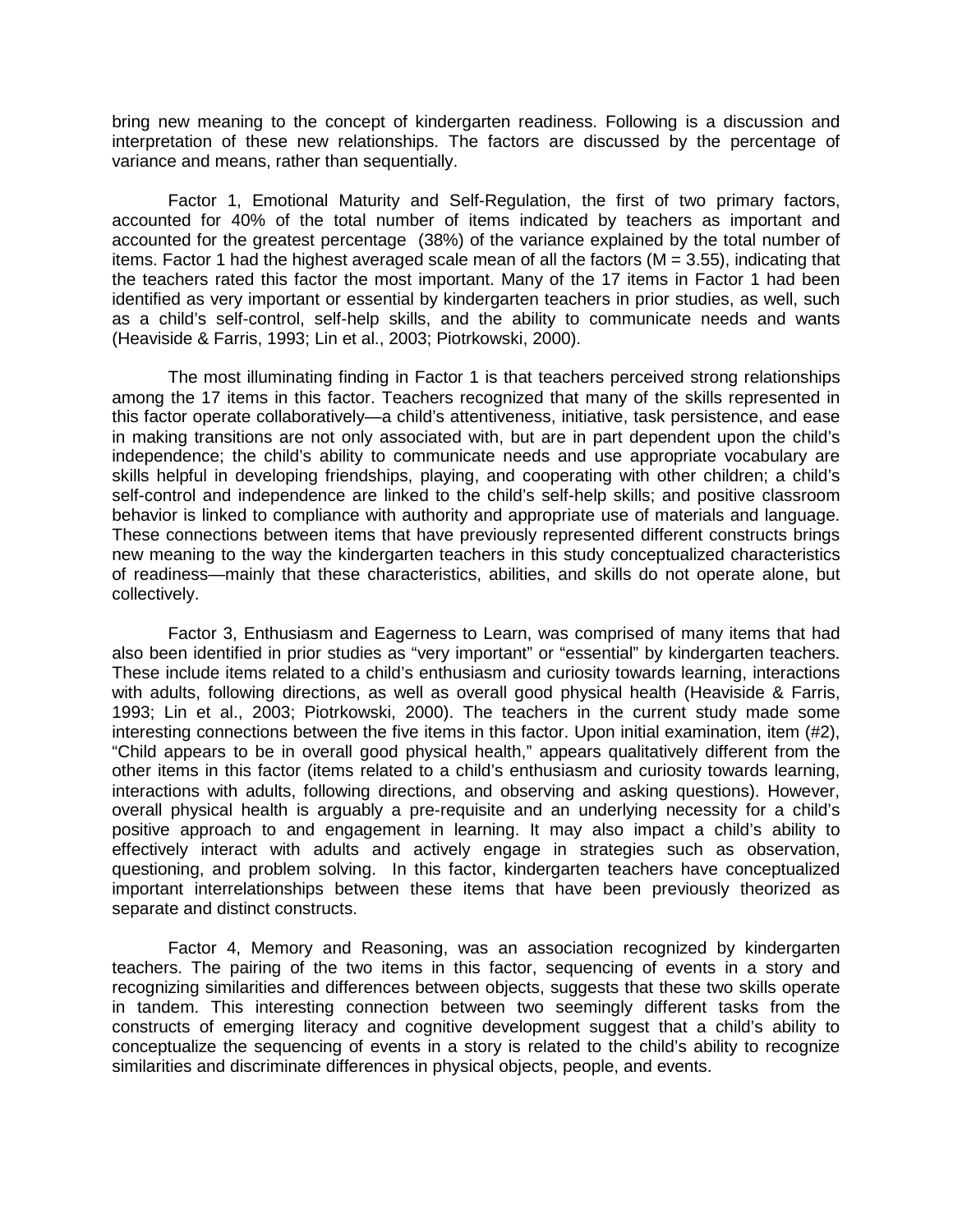Factor 5, Sensitivity to and Respect for Others, was comprised of four items that kindergarten teachers perceived as related. These items all pertain to a child's social skills sharing, taking turns, sensitivity to other's feelings, and resolving conflict. These social skills are clearly associated with one another in the way that a child interacts with peers. Prior studies have indicated that items very similar to these-- respecting other children, sharing and taking turns, and expressing feelings, and showing sensitivity to peers, were among social and emotional constructs also rated as "very important" or "essential"-- by over half the kindergarten teachers (56%) in the Heaviside and Farris (1993) study, by 76% of the kindergarten teachers in the Lin et al. (2003) study, by 68% of the kindergarten teachers in the Piotrkowski et al. (2000) study, and by the kindergarten teachers in the Wesley and Buysse (2003) focus groups.

Factor 6, Fine Motor, Shapes, and Colors, was comprised of only two items- identification of colors and basic shapes and demonstrating proficient fine-motor skills. This finding indicates that teachers conceptually associated these two items with each other, suggesting that the ability to manipulate small objects, such as Legos, scissors, and paintbrushes, is related to a child's knowledge of colors and shapes, which may develop simultaneously through the process of exploration and learning.

Factor 2, Early Academic Abilities, the second primary factor, grouped together ten items from the original Emerging Literacy and Cognitive Development and General Knowledge constructs reflecting math and early literacy skills and abilities. The relationship of the items in Factor 2 is easily understood. These items all pertain to knowledge of phonemic awareness, print awareness, counting, writing numbers and letters, and story structure. In prior studies, items such as these have also been grouped together and referred to as "academic" skills (Hains, Fowler, Schwartz, Kottwitz, & Rosenkoetter, 1989; Heaviside & Farris, 1993; Lin et al., 2003; Rimm-Kaufman et al., 2000) or "basic" or "advanced knowledge" (Piotrkowski et al., 2000). It is interesting to note that despite the increased accountability and the "push down" of higher academic benchmarks and expectations in kindergarten, research findings over the past twenty years have indicated that kindergarten teachers' beliefs regarding these academic abilities have changed little over this time period.

In summary, the factor analysis found a better organization for the 43 items than the initial organization of the items in the seven original theorized constructs. The new grouping of the factors' six constructs that emerged from the factor analysis can be used as an alternative conceptualization of constructs of kindergarten readiness. These six new constructs have been shown not only to be generally more distinct from each other than the original seven theorized constructs, but they represent a new perspective in the way kindergarten teachers view readiness. New relationships between previously recognized important, yet distinctively different constructs emerged. The difference in the way kindergarten teachers conceptualized readiness in the current study is reflected in the way in which the factor analysis grouped items into six factors.

The results of the current study indicate that kindergarten teachers may have a different way of prioritizing and conceptually organizing readiness skills, abilities and characteristics. The grouping of items into these six factors suggests that kindergarten teachers recognize important relationships, associations, and distinctions among the items that impact the way they perceive readiness. One can conclude that the factors' new grouping of items and the relationships, interactions, and overlaps between the constructs are more important and representative of teachers' perceptions of importance than are the original seven theorized constructs. Additionally, the configuration of these six new factors is different than what has been found in prior research.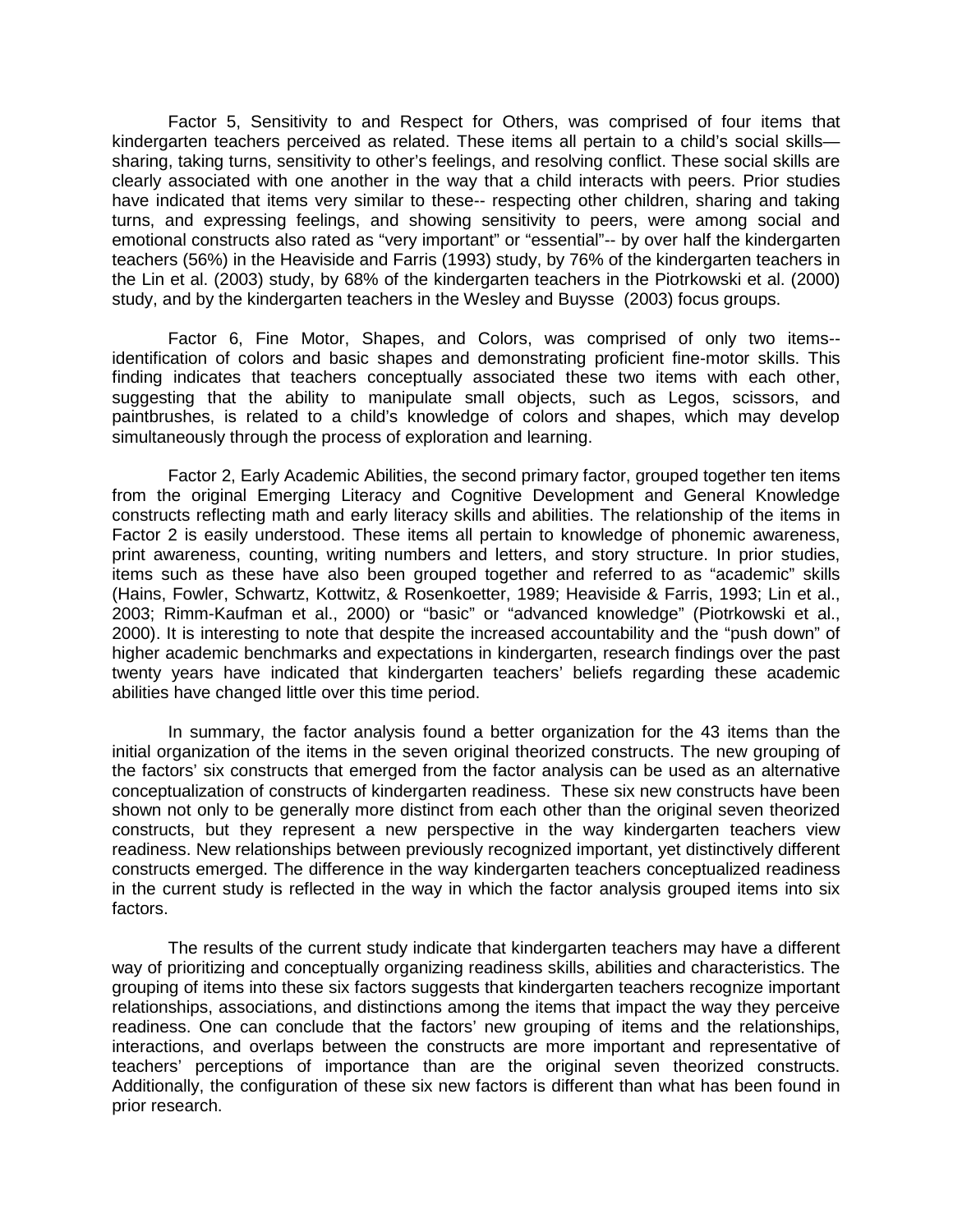#### *Research Question 3: What degree of emphasis do kindergarten teachers place on each of the seven theorized constructs?*

A summary of the descriptive statistics obtained for each of the seven constructs is presented in Table 2. Kindergarten teachers placed the least degree of importance on the construct Emerging Literacy ( $M = 2.12$ , SD = .79) followed by Cognitive Development and General Knowledge ( $M = 2.63$ ,  $SD = .68$ ). They placed the greatest importance on Emotional Development (M =  $3.64$ , SD =  $.64$ ) and Social Development (M =  $3.55$ , SD =  $.66$ ). The relatively small standard deviations in the constructs of greatest importance indicated that teachers as a group agreed in their overall perception of the most important kindergarten readiness skills. On the other hand, the relatively high standard deviations for constructs of lower perceived importance indicated that teachers as a group were more divided in their opinion about the importance of these constructs, or, alternatively, these constructs elicited more varied responses. Upon examination of the means and standard deviations of both the seven original theorized constructs and the six new constructs that emerged from the unconstrained exploratory factor analysis, it can be concluded that kindergarten teachers in this study placed a strong emphasis on the social and emotional characteristics of readiness and perceived the non-academic abilities as having the least importance. This is consistent with findings in past studies (Hains et al., 1989; Heaviside & Farris, 1993; Lin et al., 2003; Piotrkowski et al., 2000; Wesley & Buysse, 2003) that indicated that kindergarten teachers held similar beliefs.

When interpreting the means of the seven original theorized construct's scales, it is also important to examine the items comprising each scale. Prior to the current study, specific indicators of readiness had not been agreed upon in the research literature. Items for the current study were adapted from prior studies (Heaviside & Farris, 1993; Lin et al., 2003; Piotrkowski et al., 2000), and from the Scott-Little et al. (2005) study examining state's indicators for early learning standards. Some of the constructs in prior studies were slightly ambiguous and not as clearly defined as others (Social, Emotional, and Approaches Towards Learning), and other constructs included sub-scales to differentiate what was being measured (Cognitive Development and General Knowledge, and Language Development and Communication) (Scott-Little et al., 2005). Therefore, there may have been some overlap in what the seven original theorized constructs in the current study specifically measured.

A comparison of the means and standard deviations for each of the six factors shows that kindergarten teachers placed the greatest and almost equal importance on Emotional Maturity and Self-Regulation (M = 3.55, SD = .63), Sensitivity To and Respect for Others (M = 3.53,  $SD = .84$ ), as well as Enthusiasm and Eagerness to Learn (M = 3.48,  $SD = .66$ ). The relatively small standard deviations in the factors, Emotional Maturity and Self-Regulation and Enthusiasm and Eagerness to Learn (SD = .63 and .66, respectively) indicated that teachers as a group agreed in their overall perception of the most important kindergarten readiness skills. Teachers placed the least degree of importance on the factor, Early Academic Abilities ( $M =$ 2.06, SD = .79), followed by Memory and Reasoning ( $M = 2.50$ , SD = .86). The relatively high standard deviations for these two factors of lower perceived importance indicated that the teachers as a whole were less homogeneous in their opinion about the importance of these factors.

The six new constructs that emerged from the factor analysis conceptually reorganized the grouping of the same items in the original seven constructs while still indicating teachers' perceptions of their importance. This may explain, therefore, the degree of emphasis the teachers placed on the factors. The lowest factor mean was that of Factor 2, Early Academic Abilities (M = 2.06, SD = .79), followed by Factor 4, Memory and Reasoning (M = 2.50, SD =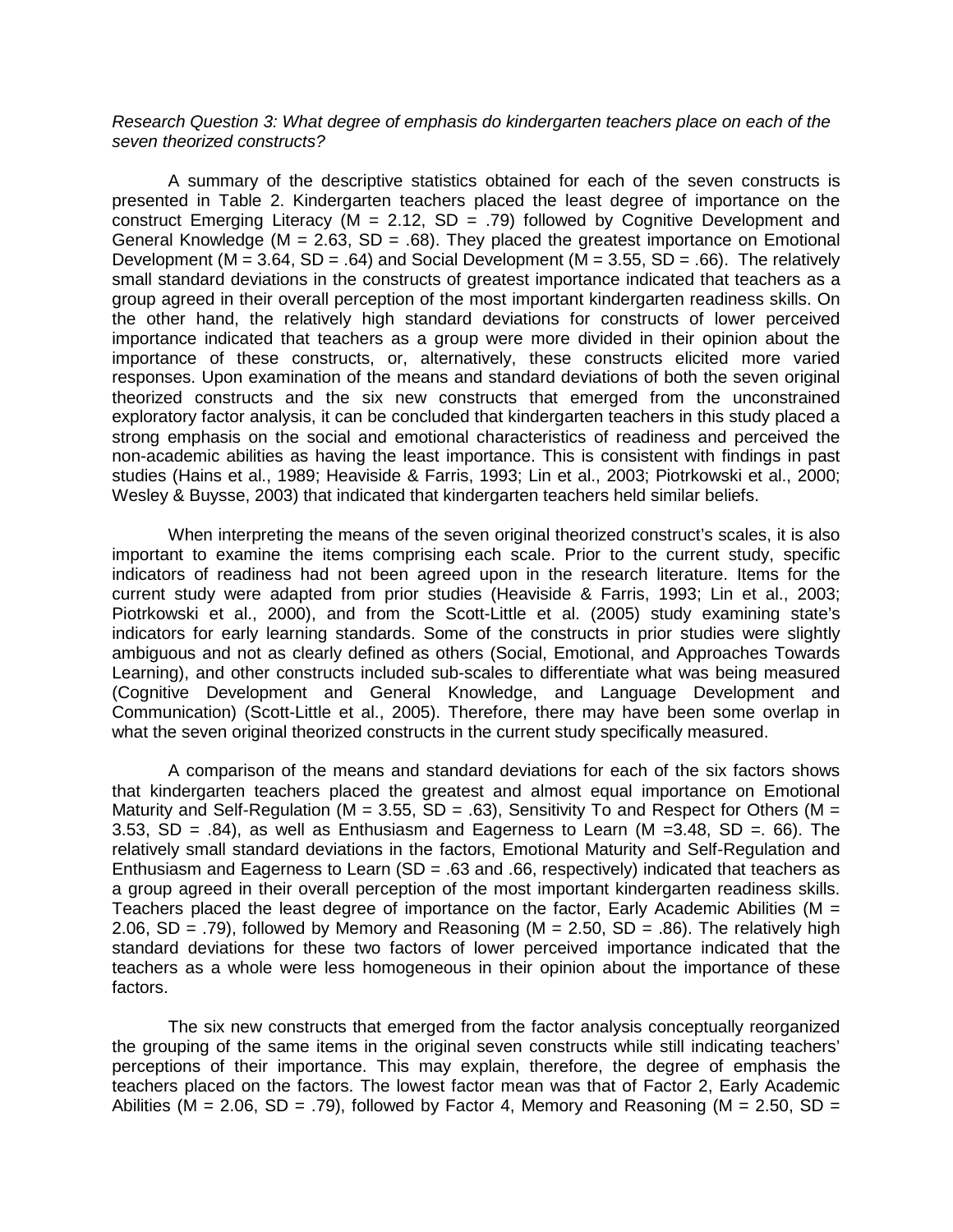.86). The highest factor mean was that of Factor 1, Emotional Maturity and Self-Regulation (M  $= 3.55$ , SD  $= .63$ ), followed closely by Factor 5, Sensitivity to and Respect For Others (M  $= 3.53$ ,  $SD = .84$ ), and Factor 3, Enthusiasm and Eagerness to Learn ( $M = 3.48$ ,  $SD = .66$ ).

Consistent with prior studies, kindergarten teachers in this study rated Factor 2, Early Academic Abilities ( $M = 2.06$ ), the least important of all, indicating that they felt these readiness skills were only "Somewhat Important." This finding is consistent with an emerging theme found in prior research, suggesting that kindergarten teachers believe social aspects of readiness are more important than academic ones (Heaviside & Farris, 1993; Lin et al., 2003; Piotrkowski et al., 2000; Rimm-Kaufman et al., 2000; Wesley & Buysse, 2003). However, an alternative interpretation should be considered. The relatively low mean for Early Academic Abilities does not necessarily imply that teachers do not consider academic readiness an important prerequisite for kindergarten readiness. An alternate interpretation is that kindergarten teachers might, instead, perceive academic skills to be more appropriately taught in kindergarten. Additionally, they might believe social and emotional development should be emphasized in preschool as important readiness skills for entering kindergarten.

In summary, the means of the original seven constructs inform us of the way in which kindergarten teachers in this study rated the importance of the constructs overall. A more accurate analysis of the importance the teachers placed on kindergarten readiness, however, is through examining the means of the six new factors. Overall, kindergarten teachers did not make the same kind of distinctions as has been shown in prior research and in early learning standards.

#### *Research Question 4: What degree of importance do kindergarten teachers place on the specific indicators within each of the seven theorized constructs?*

Kindergarten teachers ranked the degree of importance they placed on each of 43 different characteristics, skills, and abilities demonstrating kindergarten readiness (Table 3). Findings indicate that teachers were unanimous in their beliefs (92.5% of the teachers rated this as "Very Important" or "Essential") that *self-help skills* was the most important of all the kindergarten readiness variables (M = 4.65, SD = .63). The relatively low standard deviation suggests that there was great homogeneity in the group's responses to this item. Between 60 % and 74 % of the teachers also rated items regarding compliance with authority, ability to separate from parents, respecting others, cooperation, enthusiasm towards learning, selfcontrol, sharing, and taking turns as "Very Important or "Essential." Teachers ranked abilities and skills pertaining to academic areas as much less important. These included items relating to math concepts, early literacy, phonemic awareness, memory, and logic.

Results of this study indicate that the way in which teachers rated the importance of individual items is consistent with prior studies. Prior research has indicated that kindergarten teachers believe a child's self-help skills, overall health, compliance with authority, interactions with others, enthusiasm and curiosity towards learning, self-control, and communication skills were far more important for readiness than academic skills and abilities (Heaviside & Farris, 1993; Hains et al., 1989; Lin et al., 2003; Piotrkowski et al., 2000; Wesley & Buysse, 2003).

In this study, the item with the greatest percentage (92.5%) of teachers choosing a rating of either "very important" or "essential" was (item #38), "Child demonstrates self-help skills: feeds self, takes care of bathroom needs, cleans up after self." This finding is particularly interesting when considering the current educational climate of increased accountability, more rigorous K-12 state content standards, and more specifically, the demanding academic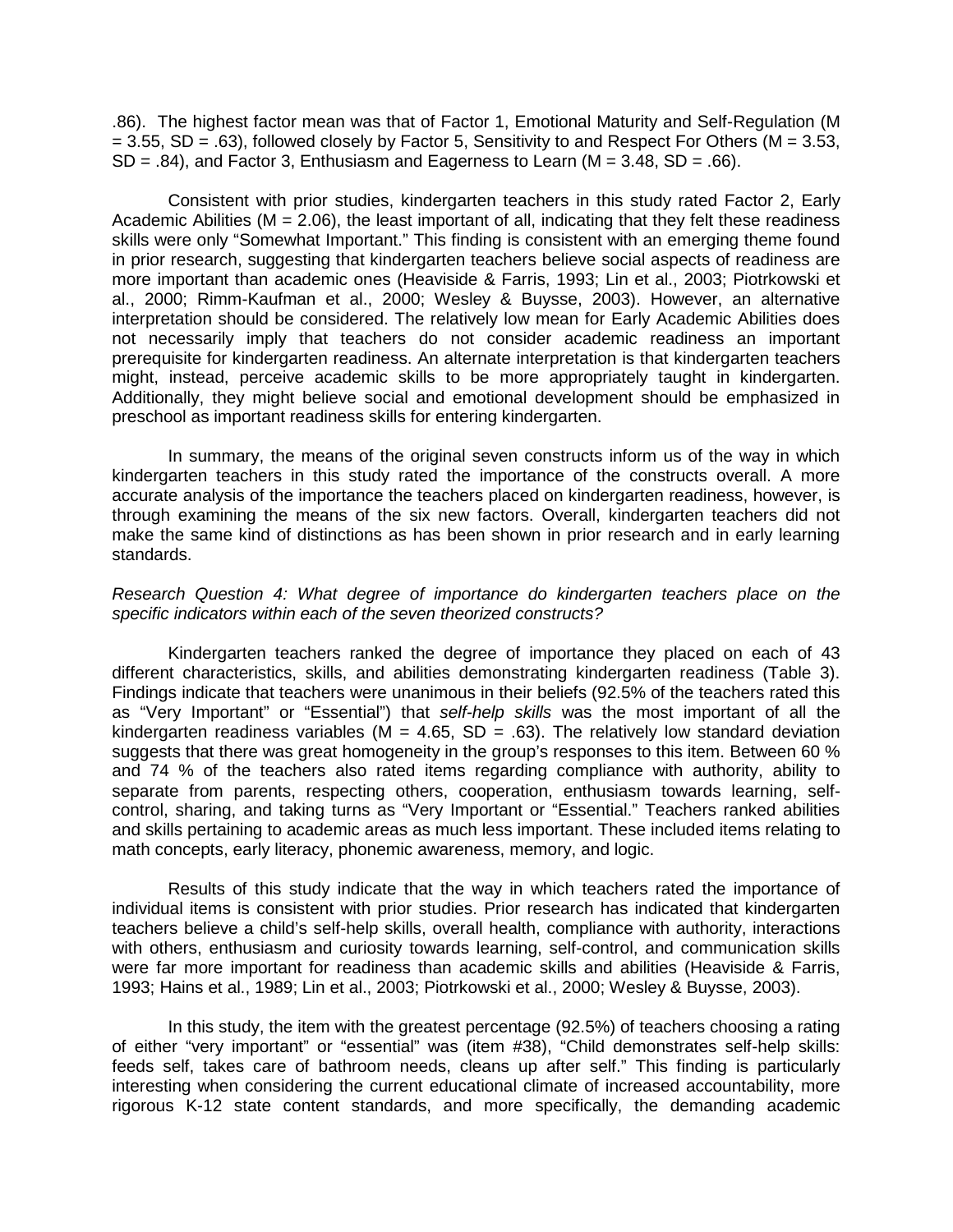expectations in kindergarten. The fact that there has been little change over time in what kindergarten teachers believe to be important, despite current pressures for students to perform to higher grade level standards, is impressive. This recognition of the importance of social and emotional development on early learning and later academic success confers with research findings in early childhood development.

Consistencies with prior research are also found in the items rated as having the least importance in the current study (Heaviside & Farris, 1993; Hains et al., 1989; Lin et al., 2003; Piotrkowski et al., 2000; Wesley & Buysse, 2003). Only 10% or less of all teachers (from 10.4% - 3.1%) rated items from both the constructs of Cognitive Development and Emerging Literacy, corresponding with items in Factor 2 (Early Academic Abilities) and Factor 4 (Memory and Reasoning) as "very important" or "essential." These same items (items # 20, 7, 40, 29, 36, 37, 41, 11, and 32) were rated by kindergarten teachers as "not too important" or only "somewhat important" by 70.3% to 80.9% of the teachers. Even more impressive is the finding that the item (#11), "Child can read five or more sight words," was rated by 88% of the teachers as "not too important" or "somewhat important," suggesting that academic skills should be taught once children *enter* kindergarten rather than as preparation *for* kindergarten.

Upon close inspection of the teachers' ratings of the 43 individual items in this study, it can be concluded that kindergarten teachers believe that characteristics from *all* the constructs are important to varying degrees. Over half the kindergarten teachers (from 59.3% - 92.5%) rated some items from all of the seven original constructs (except for Emerging Literacy) as "very important" or "essential." This suggests that kindergarten teachers believe that a wellbalanced developmental approach to learning and readiness for should strengthen a child's skills in *all* constructs without focusing on narrowly defined skills. Additionally, this suggests that kindergarten teachers may believe, as has been found in prior studies (Heaviside & Farris, 1993; Wesley & Buysse, 2003) that teaching academic skills is part of kindergarten teachers' jobs.

## Summary of the Findings

Few studies have investigated kindergarten teachers' perceptions of kindergarten readiness (Hains et al., 1989; Heaviside & Farris, 1993; Lin et al., 2003; Piotrkowski et al., 2000; Smith & Niemi, 2007; Smith & Shepard, 1988; Wesley & Buysse, 2003), and few studies have investigated kindergarten teachers' perceptions of problems that kindergarten students experience during the transition to kindergarten (Early, Pianta, Taylor, & Cox, 2001; LoCasale-Crouch, Mashburn, Downer, & Pianta, 2008; Pianta, Cox, Taylor, & Early, 1999; Rimm-Kaufman et al., 2000). Of those studies investigating kindergarten teachers' perceptions of readiness, only four have used surveys in their research designs (Hains et al., 1989; Heaviside & Farris, 1993; Lin et al., 2003; Piotrkowski, 2000), and of those four, two used a factor analysis as part of the analysis of the data (Lin et al., 2003; Piotrkowski, 2000).

There are a number of similarities and differences between the current study and the previous studies. Key consistencies between the current study and previous studies are the use of a survey design with Likert-type scale (Hains et al., 1989; Heaviside & Farris, 1993; Lin et al., 2003; Piotrkowski et al., 2000) and the use of a factor analysis in the analysis of the data (Lin et al., 2003; Piotrkowski et al., 2000). Yet, the current study was also different in the design of the survey items, drawing from the organization of indicators from states' early learning standards (Scott-Little et al., 2005) besides drawing from prior studies. Further, the unconstrained exploratory factor analysis in the current study grouped items together in a different way than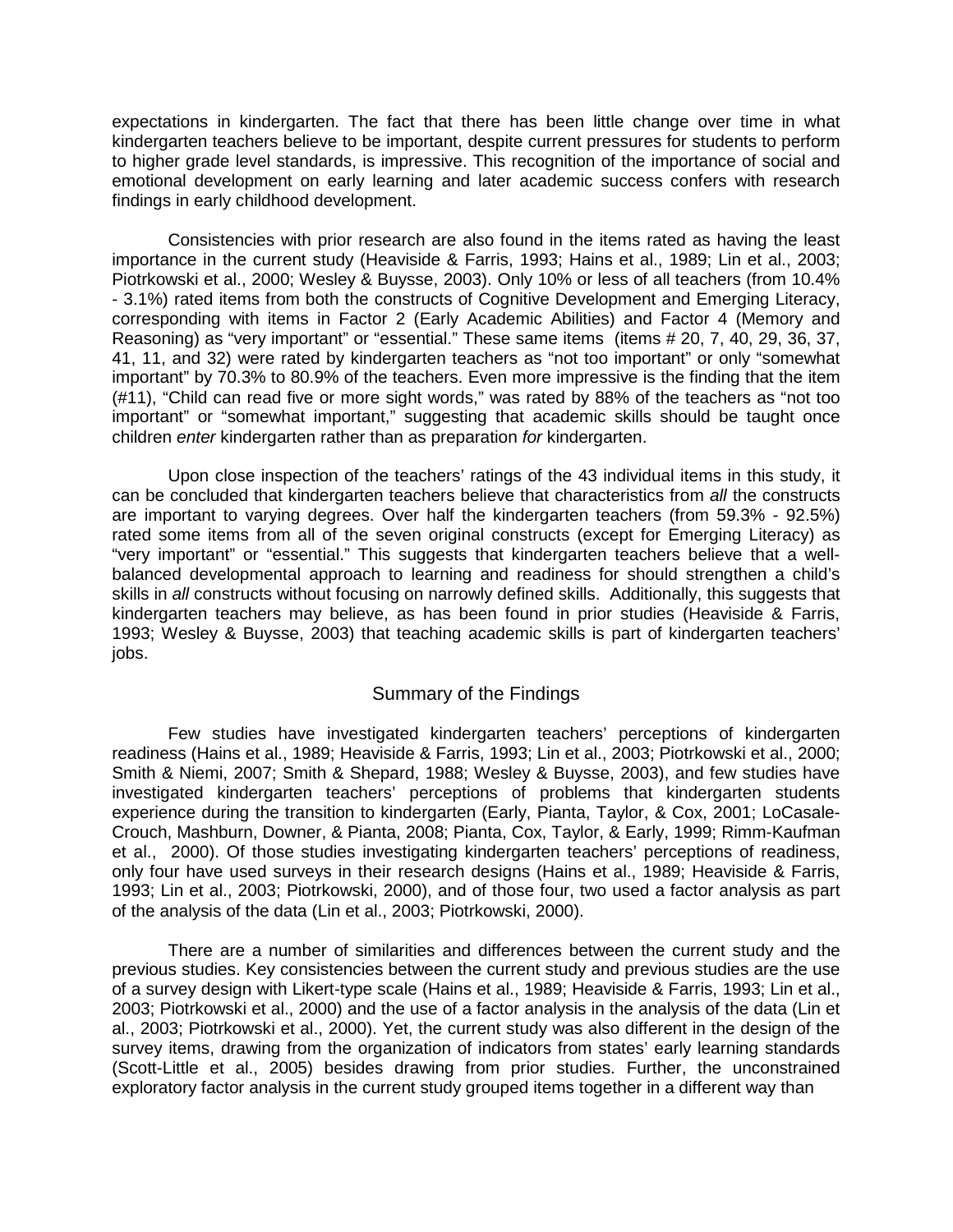has been done in the past, and therefore suggests an alternative conceptualization of the constructs of kindergarten readiness and the way kindergarten teachers view readiness.

One of the differences in the current study is the number of items used in the survey (43) which was similar to the number of items in the Piotrkowski et al. (2000) study (45 items), but much larger than the number of items in the Heaviside and Farris (1993) study (15 items) and the Lin et al. (2003) study (13 items), and much less than the number of items in the Hains et al. (1989) study (153 items). Another difference is that the sample population from the current study was much more diverse than in the all the previous studies (with the exception of the 1993 and 1999 NCES studies which had access to nationally represented samples. Teachers in the current study were from both public and private schools from 11 states and 3 countries. Additionally, the current survey included some new items that had been added during the validity and pilot studies that added new data to examine. These included items about transitions between activities (#26), separation from parents (#43), task persistence (#17), conflict resolution (#18), and appropriate use of materials (#28).

One of the key differences in the current study, however, was the large sample size. The sample in the current study, consisting of 653 respondents, was a much larger sample relative to the previous studies attempting to investigate the same area (with the exception of the NCES studies of 1993 and 1999) using survey design. This large sample size helps support consistent findings in the Hains et al. (1989) and the Piotrkowski et al. (2003) studies with much smaller sample sizes of only 28 and 57 kindergarten teachers respectively. Additionally, the high response rate in this study suggests that kindergarten teachers were interested in the topic and seized the rare opportunity to share their views on readiness.

One of the most significant findings of the current study is the similar trend in what kindergarten teachers now report as being important for kindergarten readiness and in what they have reported in past studies--that the most important skills and abilities that prepare children for kindergarten encompass characteristics pertaining to their emotional maturity, selfregulation, eagerness to learn, compliance with authority, respect for others, communication and interactions with peers and adults, and overall good physical health. Teachers in the current study were consistent with teachers' views in prior studies indicating that academic abilities are not important readiness skills, suggesting instead that theses skills are more appropriately taught during, not prior to, kindergarten. Children's effective functioning in the kindergarten classroom and early academic success is dependent upon strengths in all areas of learning and development prior to kindergarten.

#### Implications for Practice

By investigating and subsequently gaining a better understanding of kindergarten teachers' perceptions of kindergarten readiness, the results of this study support implications for practice in at least three main areas: (1) to further the research knowledge base regarding kindergarten readiness by focusing on the perceptions of kindergarten teachers, (2) to help inform policy decisions about developmentally appropriate and balanced early learning standards and to promote greater vertical alignment between preschool and kindergarten, and (3) to aid in the development of stronger transition practices aimed at preparing children for the adjustment to kindergarten through greater collaboration, communication, and consistency between preschools, families, and kindergarten.

First, focusing on the ways in which kindergarten teachers perceive readiness and giving greater merit to their views adds important perspective to the complexity of kindergarten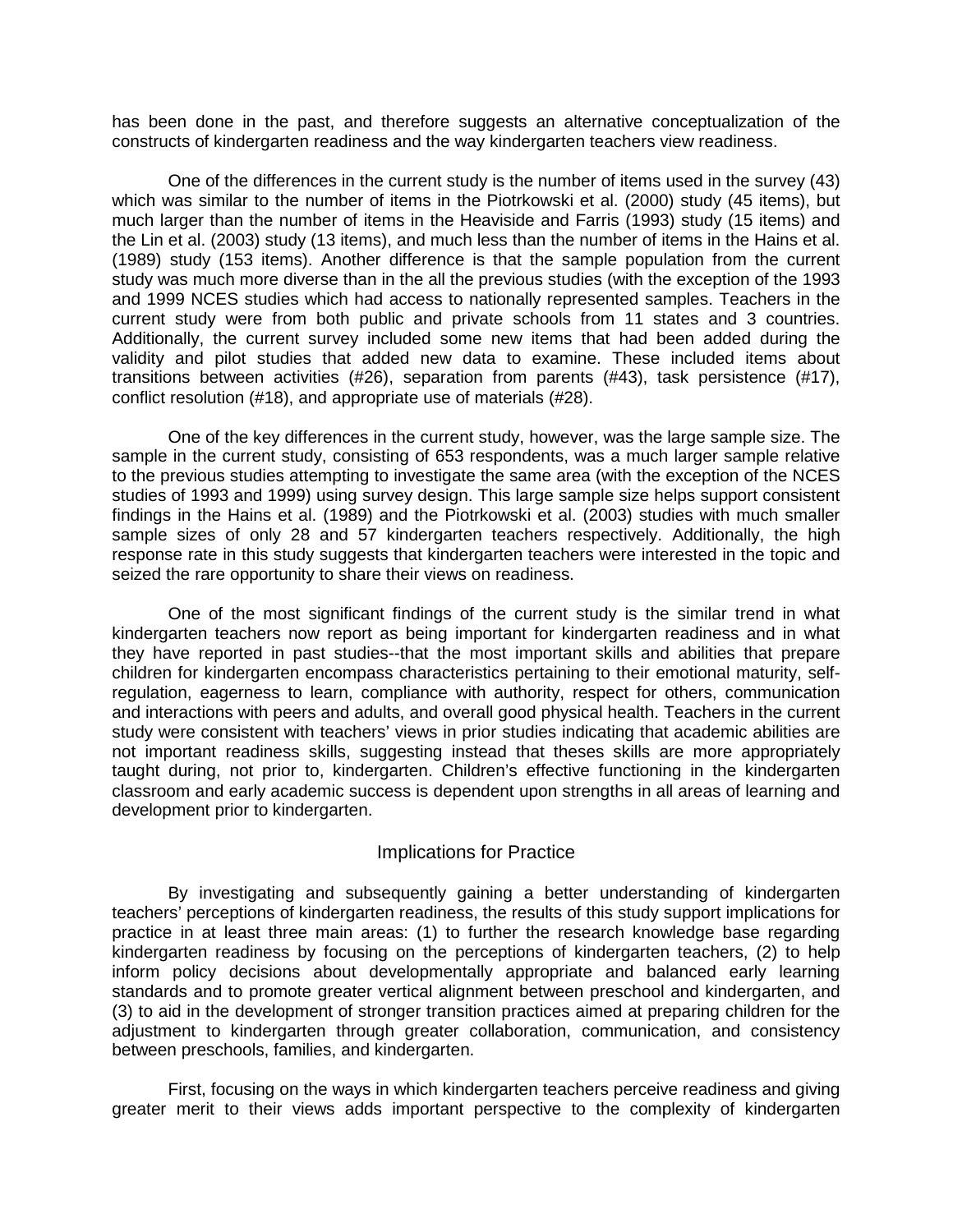readiness. Kindergarten teachers' views have not been regularly solicited. The findings in the current study suggest that their perceptions can be of great value and provide needed credibility to kindergarten teachers' perspectives of readiness. The veracity of the current findings can give kindergarten teachers a stronger voice in playing a more pivotal role in determining how best to prepare children for early academic success. Their views can be instrumental in developing a common language among administrators, teachers, parents, policy makers, and legislators involved in early childhood education. The new conceptualization of readiness that emerged from this study can impact future steps taken that will determine curriculum, instructional methodology, and school readiness policies and practices. More specifically, greater attention can be placed on designing balanced and comprehensive early childhood educational curriculum and instruction that incorporate *all* constructs of early learning and development with a particular emphasis not only on social and emotional development but the interrelationship between social, emotional, language and literacy, communication, physical, and cognitive development. With effective vertical alignment between preschool and kindergarten, preschool's early learning standards and kindergarten's content standards will fit together and build upon one another. In this way, children will enter kindergarten ready to learn, and they will approach kindergarten academic standards well prepared.

Second, this study illuminates the large discrepancy between the degree of importance that kindergarten teachers place on the social, emotional, and behavioral components of readiness and the emphasis states place on the academic constructs of early learning standards. Therefore, the study's findings may aid in the development of a more balanced and comprehensive approach to early learning standards that reflects the importance of supporting proficiencies in *all* the constructs. Since almost all states in the United States have developed, or are in the process of developing early learning standards, greater attention should be paid to encompassing a broader, more balanced approach to these standards. Early learning standards should not simply be a "push down" of the K-12 state academic standards, but more effectively aligned to address the developmental needs of young children as supported by recent research in neuroscience and the views that kindergarten teachers hold toward readiness.

Finally, prior research has suggested that transition practices aimed at easing the child's adjustment to kindergarten are instrumental in preparing a child for school (Early et al., 2001; LoCasale-Crouch et al., 2008; Pianta & Cox, 1999; Pianta et al., 1999; Pianta, Cox, et al., 1999; Rimm-Kaufman et al., 1999; Rimm-Kaufman et al., 2000). The results of the study suggest that more of these transition practices will benefit not only the entering kindergarten child, but their families and teachers, as well. These practices include: (1) preschool teachers' visits to kindergarten classes, (2) kindergarten teachers' visits to preschool, (3) spring orientation meetings for preschool children and their families, (4) individual meetings between preschool teachers and preschool children's families about kindergarten, and (5) contact between preschool teachers and kindergarten teachers regarding curriculum, and specific children's preschool experiences (LoCasale-Crouch et al., 2008; Pianta et al., 1999). The results of the current study support the position that effective transition practices address the child's social and emotional needs during a challenging time of adjustment from preschool to kindergarten. These practices can help bridge the gap between preschool and kindergarten. They can help strengthen the communication and collaboration between instructional practices in preschools and kindergarten and provide consistency among the expectations that kindergarten teachers, preschool teachers, and families hold about readiness. Transition practices will help facilitate the move and adjustment to kindergarten so that children start school ready to learn.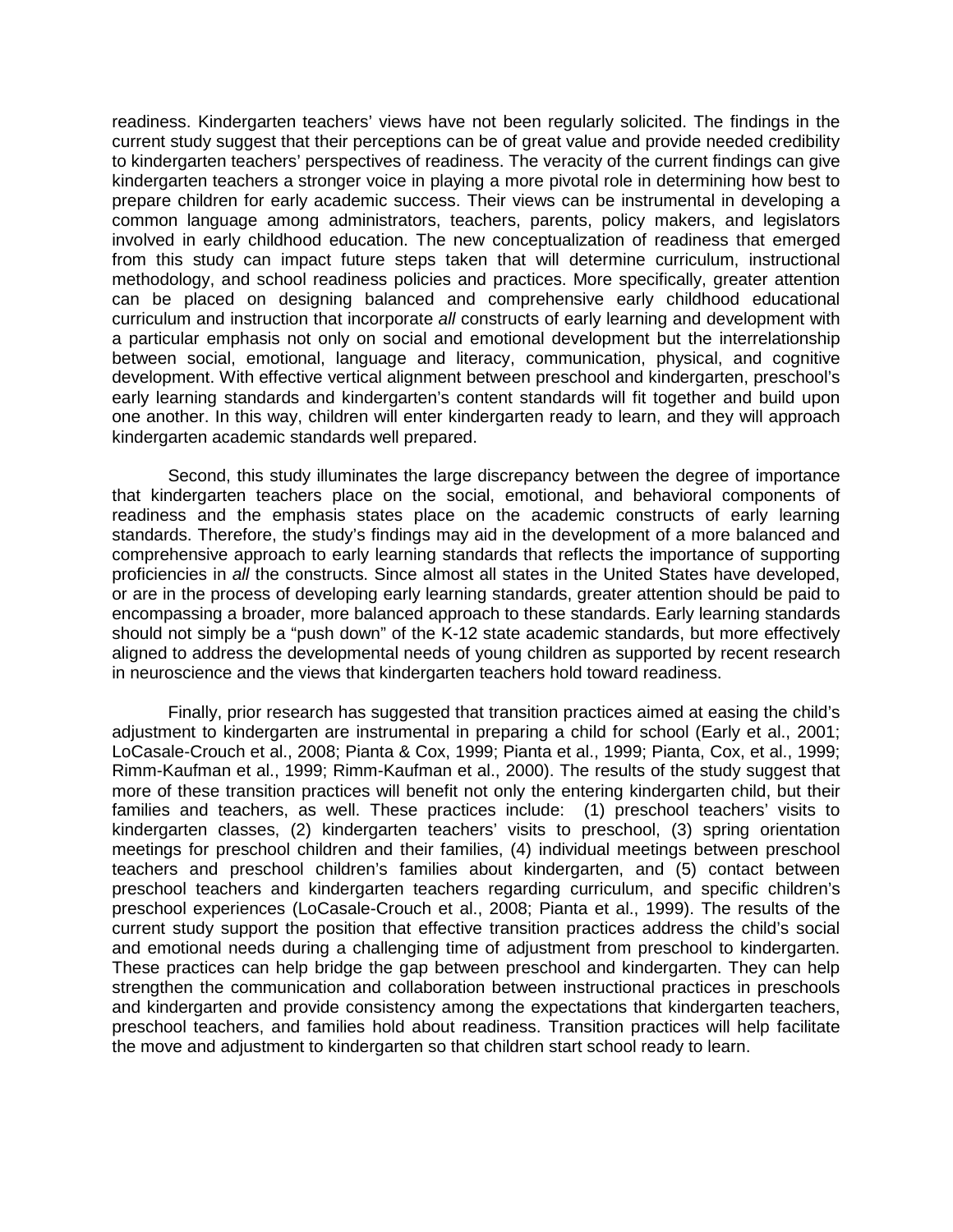#### Conclusion

This study sought to better understand kindergarten readiness from the unique and important perspective of kindergarten teachers. The theoretical framework of this study, grounded in the work of the NEGP (Kagan et al., 1995) and the ecological model on the transition to kindergarten (Pianta, Rimm-Kaufman, & Cox, 2000; Rimm-Kaufman & Pianta, 2000) supports the findings of the current study by conceptualizing readiness as a multidimensional model that incorporates the interrelatedness of families, early childhood education programs, schools, teachers, and the broader community to support children's early learning and development. The particular skills, abilities, characteristics, and knowledge that each individual child brings to school are a function of both the readiness of the child's environments before beginning kindergarten and the readiness of the schools in which they enroll (Copple, 1997; Kagan et al., 1995; NAEYC, 2004; NEGP, 1997; Shore, 1998). The views that kindergarten teachers hold as illuminated by the current study give further support to the originally designed theoretical framework of this study by recognizing the interconnectedness between and interrelationships among the items in these new constructs.

A new conceptualization of readiness emerged from this study, as well as a new knowledge base from which new policies and practices pertaining to kindergarten readiness can be implemented. This study suggests that greater attention should be paid to a broader, more integrated nurturing of children's development during the preschool years with exposure to learning experiences in *all* constructs. Kindergarten benchmarks should be established so that certain important academic abilities are recognized as *exit* skills, not *entry* skills. Kindergarten students should be given the opportunity to continue to grow in all areas of early learning and development during the kindergarten year without being expected to perform isolated tasks measuring their cognitive and literacy abilities to the exclusion of assessing growth in other areas. With the availability of early learning standards that reflect a more balanced approach with an emphasis on *all* constructs of early learning and development; effective transition practices and greater vertical alignment and collaboration between preschool, home, and kindergarten; and greater attention paid to the way in which kindergarten teachers perceive readiness, *all* children in this country will enter kindergarten more prepared for the rigorous curriculum and standards they face, and schools and teachers will show readiness for *all*  entering kindergartners.

#### Author

**Nancy L. Cappelloni** wears many hats. She currently is a kindergarten teacher in the Reed Union School District in Tiburon (north of San Francisco). She is also an Educational Consultant for Marin County and an adjunct faculty member in the School of Education, University of San Francisco. Her dissertation topic, featured on the CKA website, is on Kindergarten Readiness. You may remember her initial research because her surveys went to CKA members. There is also a Study Guide to help professional learning communities look more deeply into her research and their own practices.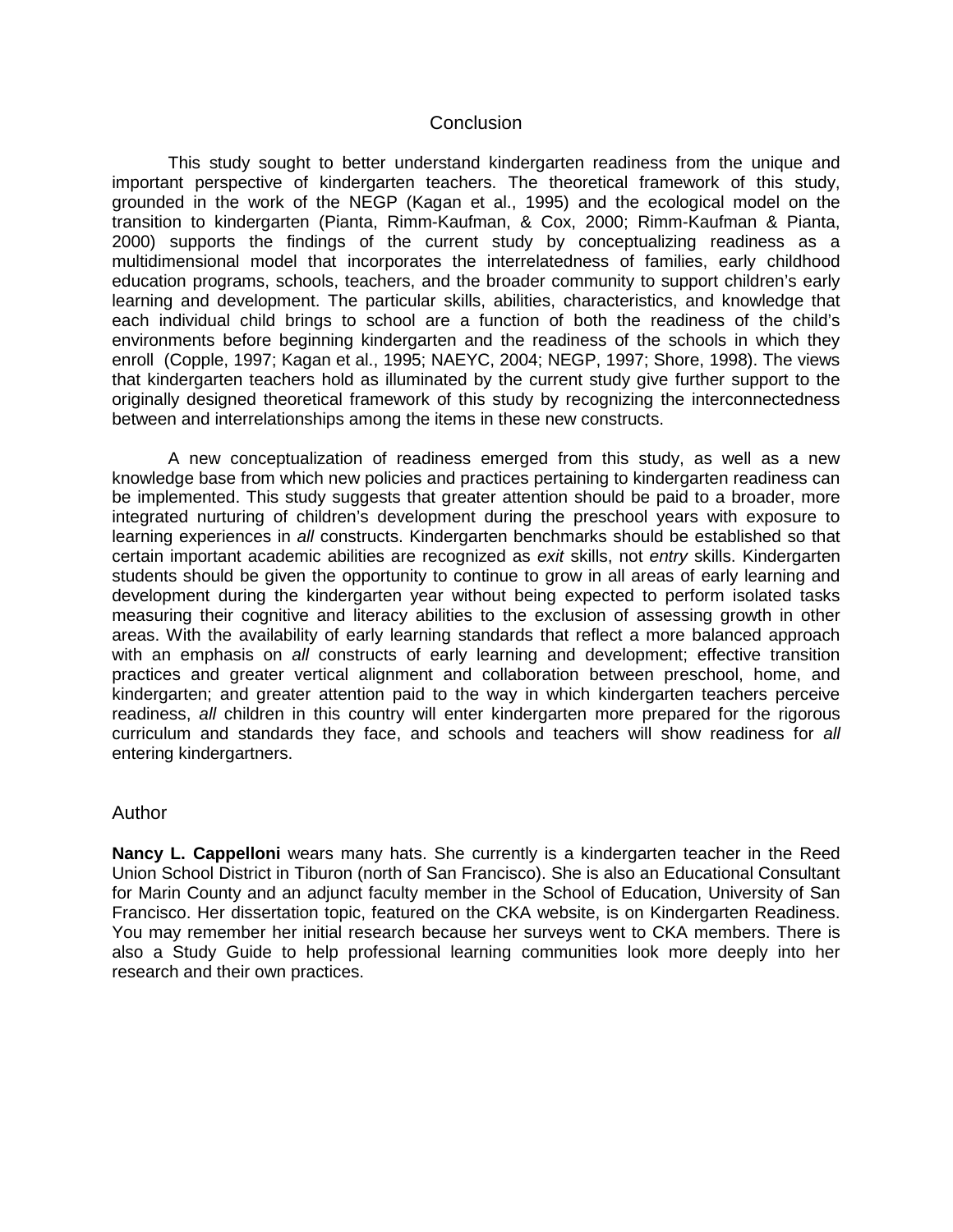| Variable                                            | Frequency      | Percent |
|-----------------------------------------------------|----------------|---------|
| Number of Years taught Kindergarten                 |                |         |
| 3 or less                                           | 94             | 14.4    |
| $4-6$                                               | 108            | 16.5    |
| 7 or more                                           | 440            | 67.4    |
| <b>Missing Response</b>                             | 11             | 1.7     |
| Total                                               | 653            | 100.0   |
| Number of years taught in grades one or above       |                |         |
| 0                                                   | 149            | 22.8    |
| $1 - 3$                                             | 214            | 32.8    |
| $4 - 7$                                             | 116            | 17.8    |
| 8 or more                                           | 166            | 25.4    |
| <b>Missing Response</b>                             | 8              | 1.2     |
| Total                                               | 653            | 100.0   |
| Number of years taught in preschool/prekindergarten |                |         |
| 0                                                   | 364            | 55.7    |
| $1 - 3$                                             | 137            | 21.0    |
| $4 - 7$                                             | 69             | 10.6    |
| 8 or more                                           | 76             | 11.6    |
| <b>Missing Response</b>                             | 7              | 1.1     |
| Total                                               | 653            | 100.0   |
| <b>Type of School</b>                               |                |         |
| Public                                              | 564            | 86.4    |
| Private                                             | 69             | 10.6    |
| Missing                                             | 20             | 3.1     |
| Total                                               | 653            | 100.0   |
| Kind of School                                      |                |         |
| Rural                                               | 105            | 16.1    |
| Suburban                                            | 389            | 59.6    |
| Urban                                               | 145            | 22.2    |
| Missing                                             | 14             | 2.1     |
| Total                                               | 653            | 100.0   |
| Racial/Ethnic background                            |                |         |
| Multi-ethnic                                        | 63             | 9.6     |
| Asian                                               | 38             | 5.8     |
| <b>Black or African American</b>                    | 9              | 1.4     |
| American Indian or Alaskan Native                   | $\overline{2}$ | .3      |
| White                                               | 472            | 72.3    |
| Native Hawaiian or other Pacific Islander           | 6              | .9      |
| Missing                                             | 11             | 1.7     |
| Total                                               | 653            | 100.0   |

## Table 1 Summary of Demographic Background Variables of the Kindergarten Teachers in the Sample (N=653)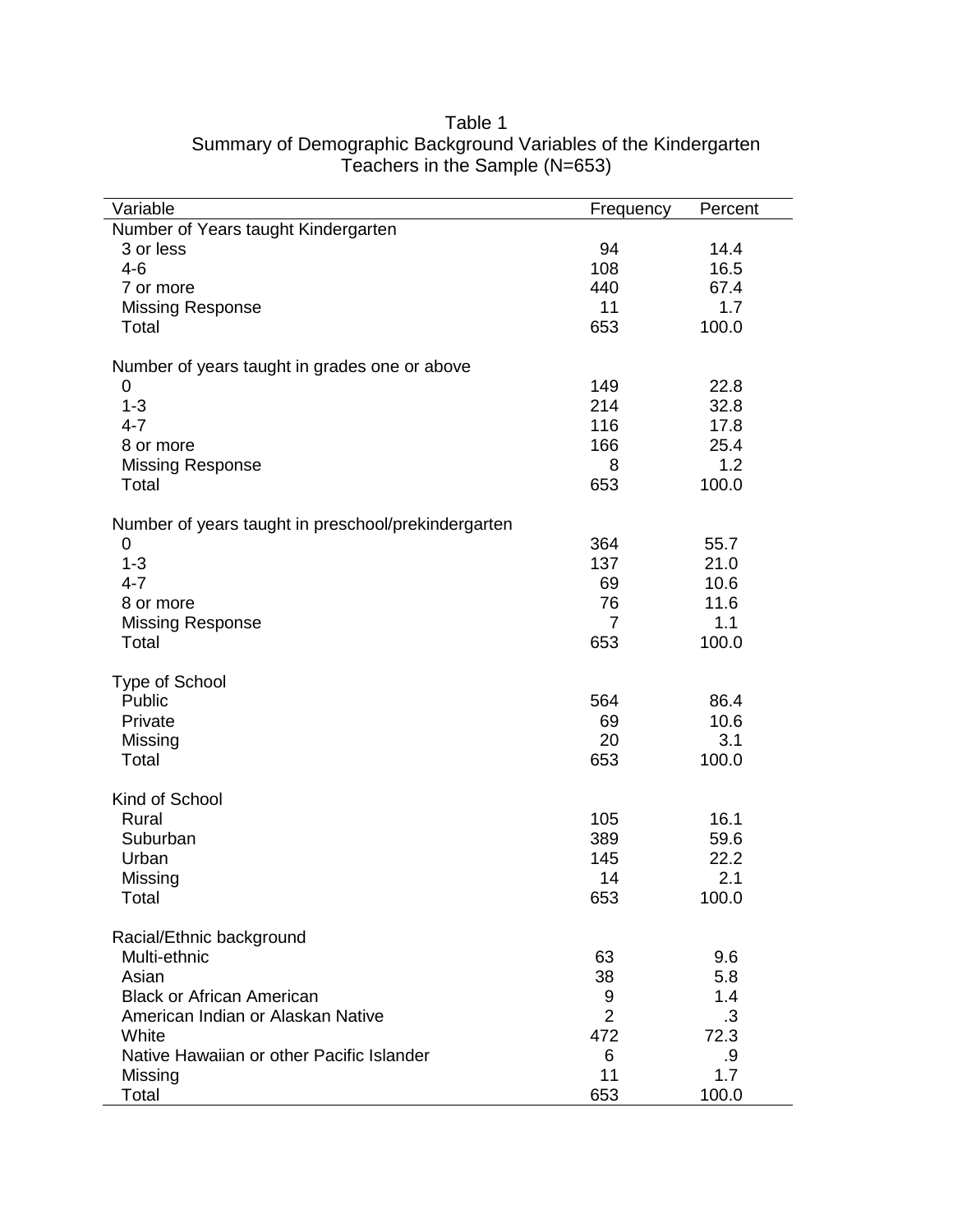| Construct                                        | # of Items | Mean | <b>SD</b> |
|--------------------------------------------------|------------|------|-----------|
| <b>Emotional Development</b>                     | 5          | 3.64 | .64       |
| Social Development                               | 6          | 3.55 | .66       |
| <b>Physical Well-Being and Motor Development</b> | 5          | 3.42 | .61       |
| Approaches Toward Learning                       |            | 3.36 | .67       |
| Language Development and Communication           | 6          | 3.18 | .69       |
| Cognitive Development and General Knowledge      |            | 2.63 | .68       |
| <b>Emerging Literacy Development</b>             |            | 2.12 | .79       |
| <b>Total Items in Seven Constructs</b>           | 43         |      |           |

Total Items in Seven Constructs 43

Table 2 *Means and Standard Deviations for the Seven Original Theorized Constructs (on a 5- Point Likert Scale)*

Table 3

*Ranked Order of Survey Items (1-43) Showing Means, Standard Deviations, and Percentages of Kindergarten Teachers Choosing "Very Important" or "Essential" (N=653)*

| Item           | Variables                                                                  | Percent of      | Mean | <b>SD</b> |
|----------------|----------------------------------------------------------------------------|-----------------|------|-----------|
|                |                                                                            | <b>Teachers</b> |      |           |
| 38             | Demonstrates self-help skills                                              | 92.5            | 4.65 | 0.63      |
| 14             | Compliance with teacher and authority figures                              | 73.6            | 4.05 | 0.87      |
| 43             | Separates from parent without anxiety                                      | 71.5            | 4.06 | 0.92      |
| 9              | Respects rights of others by keeping hands to<br>self/keeps to own "space" | 67.9            | 3.88 | 0.92      |
| 24             | Cooperates and plays with other children                                   | 66.5            | 3.85 | 0.82      |
| $\mathbf 1$    | Shows enthusiasm, eagerness, and curiosity                                 | 64.5            | 3.75 | 0.89      |
| 27             | Self-control and positive classroom behavior                               | 64.2            | 3.82 | 0.87      |
| 13             | Shares and takes turns                                                     | 61.9            | 3.76 | 0.91      |
| $\overline{2}$ | Appears to be in overall good physical health                              | 60.9            | 3.76 | 0.91      |
| 22             | Communicates needs/wants/thoughts in primary                               | 59.3            | 3.78 | 0.91      |
|                | language                                                                   |                 |      |           |
| 16             | Shows sensitivity to other children's' feelings                            | 49.2            | 3.52 | 0.79      |
| 4              | Follows 2-step directions                                                  | 48.2            | 3.45 | 1.01      |
| 35             | Listens attentively to story for 10 or more minutes                        | 47.6            | 3.45 | 1.02      |
| 42             | Self-confidence in abilities and pride in work                             | 45.6            | 3.43 | 0.91      |
| 30             | Attentiveness to activity/task for 10+ minutes                             | 45.0            | 3.41 | 1.06      |
| 28             | Uses classroom materials appropriately                                     | 44.6            | 3.42 | 0.89      |
| 10             | Expresses emotions and feelings effectively                                | 43.5            | 3.38 | 0.83      |
| 3              | Communicates and interacts with adults effectively                         | 43.5            | 3.42 | 0.87      |
| 34             | Forms new friendships with peers                                           | 43.3            | 3.43 | 0.87      |
| 26             | Transitions from one activity to another without<br>problems               | 39.4            | 3.31 | 0.91      |
| 21             | Demonstrates independence: completes activity/task<br>on own               | 39.2            | 3.23 | 0.97      |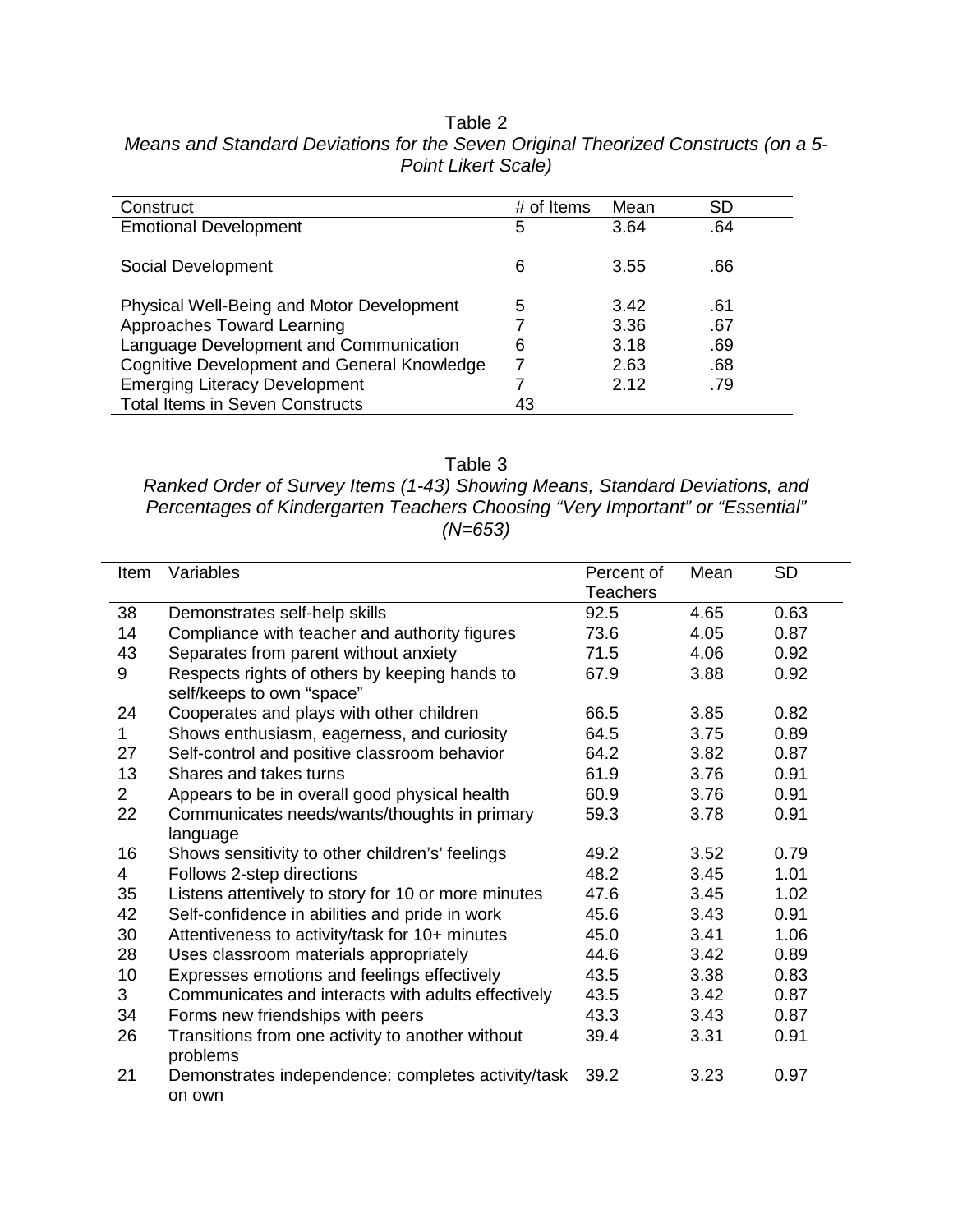| 31           | Understands word meaning/uses age-appropriate        | 35.8 | 3.22 | 0.92 |  |
|--------------|------------------------------------------------------|------|------|------|--|
|              | vocabulary                                           |      |      |      |  |
| 17           | Task persistence: follows through on difficult tasks | 34.2 | 3.18 | 0.89 |  |
| 39           | Shows initiative: begins tasks on own                | 33.9 | 3.19 | 0.87 |  |
| 25           | Can write own name                                   | 31.2 | 2.99 | 1.16 |  |
| 6            | Observes, asks questions, solves problems            | 30.5 | 3.05 | 3.05 |  |
| 12           | Identifies colors and basic geometric shapes         | 29.4 | 2.92 | 1.09 |  |
| 33           | Communicates needs/wants/thoughts in English         | 28.5 | 2.86 | 1.14 |  |
| 23           | Good fine motor skills: scissors, Legos, glue stick  | 28.3 | 3.00 | 0.94 |  |
| 18           | Resolves conflict by using compromise strategies     | 27.6 | 2.98 | 0.88 |  |
| 15           | Good graphomotor skills: correct pencil grip, traces | 25.9 | 2.85 | 1.00 |  |
| 8            | Good gross motor skills: jump, hop, skip, run        | 23.3 | 2.87 | 0.94 |  |
| 5            | Recognizes and knows most letter names               | 21.6 | 2.59 | 1.10 |  |
| 19           | Recognizes and states similarities and differences   | 16.5 | 2.65 | 0.94 |  |
|              | between two objects                                  |      |      |      |  |
| 20           | Retells familiar story and sequences events          | 10.7 | 2.35 | 0.95 |  |
| $\mathbf{7}$ | Can write most letters of the alphabet               | 10.4 | 2.07 | 1.03 |  |
| 40           | Recognizes and writes numbers to 10 or above         | 10.1 | 2.05 | 1.07 |  |
| 29           | Produces rhyming words                               | 8.5  | 2.09 | 0.97 |  |
| 36           | Counts to 20 or above                                | 7.7  | 1.95 | 1.03 |  |
| 37           | Identifies most letter sounds                        | 6.7  | 1.84 | 1.01 |  |
| 41           | Can state story structure after listening to a story | 4.3  | 1.78 | 0.88 |  |
| 11           | Can read five or more sight words                    | 3.7  | 1.49 | 0.85 |  |
| 32           | Understands concepts of time/associates activities   | 3.1  | 1.77 | 0.84 |  |
|              | with time of day                                     |      |      |      |  |

#### **References**

Barnett, W. S., Epstein, D. J., Friedman, A. H., Boyd, J. S., & Hustedt, J. T. (2008). *The state of preschool: 2008 State preschool yearbook.* New Brunswick, NJ*:* NIEER.

Barnett, W. S., & Yarosz, D. J. (2007). Who goes to preschool and why does it matter: Preschool policy matters. *National Institute for Early Education Research.* New Brunswick, NJ: NIEER.

Biemiller, A. (2001). Teaching vocabulary: Early, direct, and sequential. *American Educator, Spring 2001*. Retrieved on April 8, 2008 from [http://www.aft.org/pubs-reports/american\\_educator/spring2001/vocab.html.](http://www.aft.org/pubs-reports/american_educator/spring2001/vocab.html)

Biemiller, A. (2003). Oral comprehension sets the ceiling on reading comprehension. *American Educator, Spring 2003.* Retrieved on April 8, 2008 from [http://www.aft.org/pubs-reports/american\\_educator/spring2003/biemiller.html.](http://www.aft.org/pubs-reports/american_educator/spring2003/biemiller.html)

Blair, C., Knipe, H., Cummings, E., Baker, D., Gamson, D., Eslinger, P., et al. (2007). A developmental neuroscience approach to the study of school readiness. In R.C. Pianta, M. J. Cox, & K. L. Snow (Eds.), *School readiness and the transition to kindergarten in the era of accountability (pp.149-174). Baltimore,* MD: Paul H. Brookes.

Bowman, B. T., Donovan, M. S., & Burns, M. S. (Eds.). (2001). *Eager to learn: Educating our preschoolers.* Washington, DC: National Academy Press.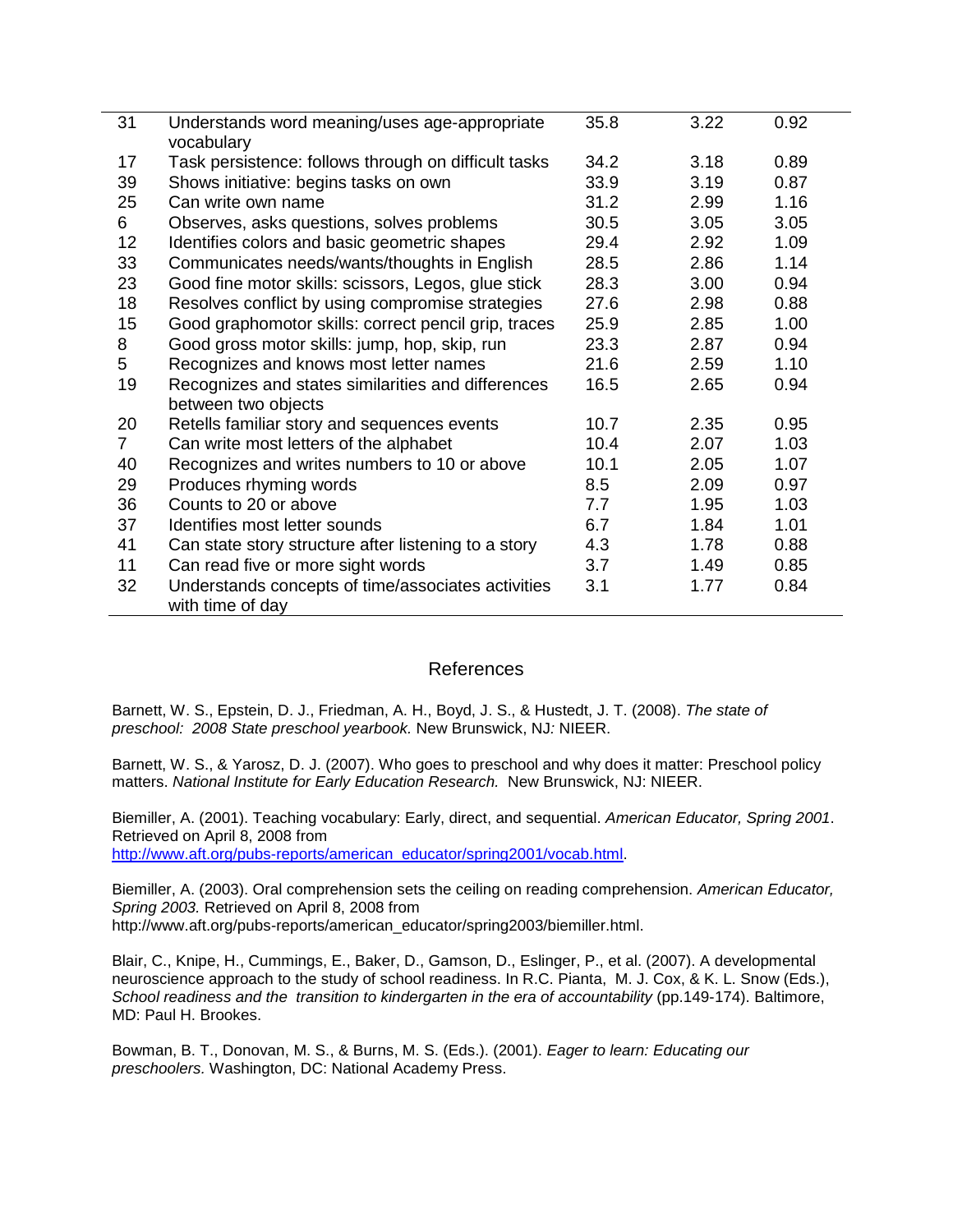Boyd, J., Barnett, W. S., Bodrova, E., Leong, D. J., & Gomby, D. (2005). Promoting children's social and emotional development though preschool education. *National Institute for Early Education Research.* New Brunswick, NJ: NIEER.

Campbell, F. A., Ramey, C. T., Pungello, E., Sparling, J., & Miller-Johnson, S. (2002). Early childhood education: Young adult outcomes from the Abecedarian project*. Applied Developmental Science, 6,* 42- 57.

Christenson, S.L. (1999). Families and schools: Rights, responsibilities, resources, and relationships. In. R. C. Pianta & M. J. Cox (Eds.), *The transition to kindergarten* (pp.143-177). Baltimore, MD: Paul H. Brookes.

Clemens, C. J., & Nunnally, T. (2002). Using the kindergarten health assessment report as a health report card. *Journal of School Health, 72, 5,* 212-215.

Coleman, J. M., & Dover, G. M. (1993). The RISK screening test: Using kindergarten teachers' ratings to predict future placement in resource classrooms. *Exceptional Children, 59*, 468-477.

Copple, C. (1997). *Getting a good start in school*. National Education Goals Panel. Washington, DC: US Government Printing Office.

Copple, C. & Bredekamp, S. (Eds.). (2009). *Developmentally Appropriate Practice in Early Childhood Programs.* Washington, DC: National Association for the Education of Young Children.

Denton, K., & West, J. (2002). *Children's reading and mathematics achievement in kindergarten and first grade* (NCES 2001-125). National Center for Education Statistics, U.S. Department of Education:Washington, DC.

Domitrovich, C. E., Gest, S. D., Gill S., Bierman, K. L., Welsh, J. A., & Jones, D. (2009). Fostering highquality teaching with an enriched curriculum and professional development support: The Head Start REDI program. *American Educational Research Journal, 46,* 567-597.

Early, D. M., Pianta, R. C., Taylor, L. C., & Cox, M. J. (2001). Transition practices: Findings from a national survey of kindergarten teachers. *Early Childhood Education Journal, 28,* 199-206.

Fantuzzo, J. W., King, J. A., & Heller, L. R. (1992). Effects of reciprocal peer tutoring on mathematics and school adjustment: A component analysis. *Journal of Educational Psychology, 84,* 331-339.

Federal Interagency Forum on Child and Family Statistics. (2009). *America's children: Key national indicators of well-being.* Washington, DC: U.S. Government Printing Office. Retrieved July 10, 2009 from [http://www.childstats.gov/americaschildren/index.asp.](http://www.childstats.gov/americaschildren/index.asp)

Fink, A. (2003). *The survey handbook* (2nd ed.). Thousand Oaks, CA: Sage Publications.

Garson, G.D. (2010). *Factor analysis.* North Carolina State University. Retrieved May 9, 2010 from [http://faculty.chass.ncsu.edu/garson/PA765/factor.htm.](http://faculty.chass.ncsu.edu/garson/PA765/factor.htm)

Germino Hausken, E., Walston, J., & Rathbun, A. H. (2004). *Kindergarten teachers: Public and private school teachers of the kindergarten class of 1998-99.* (NCES 2004-060). National Center for Education Statistics, U.S. Department of Education: Washington, DC.

Gorsuch, R. L. (1983). *Factor analysis*. Hillsdale, NJ: Lawrence Erlbaum Associates.

Green, S. B., & Salkind, N. J. (2008). *Using SPSS for Windows and Macintosh: Analyzing and understanding data.* Upper Saddle River, J.J.: Pearson Prentice Hall.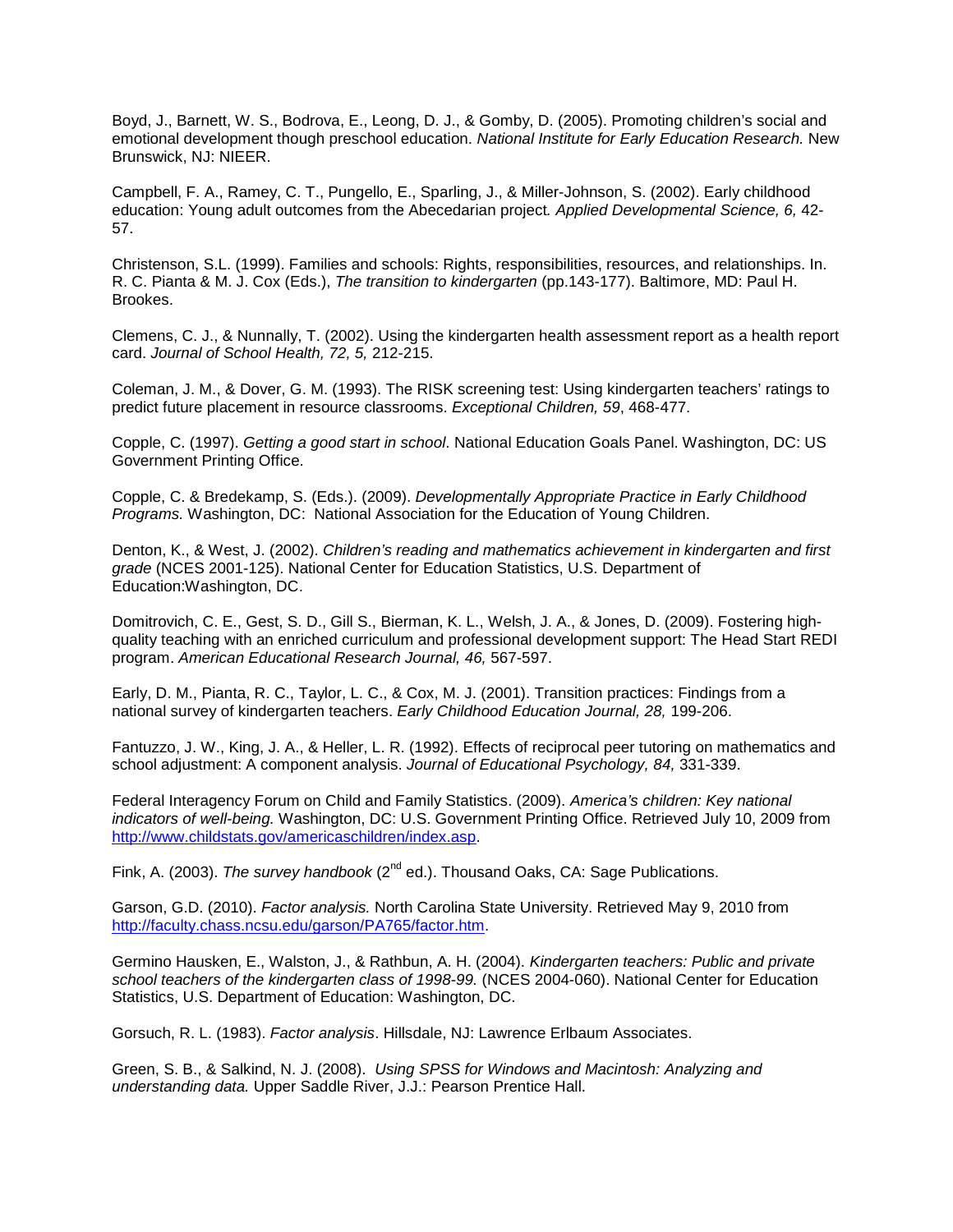Guarino, C. M., Hamilton, L. S., Lockwood, J. R., & Rathbun, A. H. (2006). *Teacher qualifications, instructional practices, and reading and mathematics gains of kindergartners* (NCES 2006-031). National Center for Education Statistics, U.S. Department of Education: Washington, DC.

Graue, E. (1999). Diverse perspectives on kindergarten contexts and practices. In. R. C. Pianta & M. J. Cox (Eds.), *The transition to kindergarten* (pp.39-66). Baltimore, MD: Paul H. Brookes.

Graue, M. E. (1992). Social interpretations of readiness for kindergarten. *Early Childhood Research Quarterly, 7,* 225-243.

Hains, A. H., Fowler, S. A., Schwartz, I. S., Kottwitz, E., & Rosenkoetter, S. (1989). A comparison of preschool and kindergarten teacher expectations for school readiness. *Early Childhood Research Quarterly, 4,* 75-88.

Hair, E., Halle, T., Terry-Humen, E., Lavelle, B., & Calkins, J. (2006). Children's school readiness in the ECLS-K: Predictions to academic, health, and social outcomes in first grade. *Early Childhood Research Quarterly, 21,* 431-454.

Hart, B., & Risley, T. R. (1995). *Meaningful differences in the everyday experience of young American children.*Baltimore: Paul H.Brookes.

Hart, B., & Risley, T. R. (2003). The early catastrophe: The 30 million word gap by age 3. *American Educator, Spring 2003.* Retrieved April 8, 2008 from [http://www.aft.org/pubs-reports/american\\_educator/spring2003/catastrophe.html.](http://www.aft.org/pubs-reports/american_educator/spring2003/catastrophe.html)

Head Start Bureau. (2005). Head Start Impact Study: First Year Findings. Washington, DC: U.S. Department of Health and Human Services. Retrieved April 15, 2009 from [http://www.acf.hhs.gov/programs/opre/hs/impact\\_study/index.html.](http://www.acf.hhs.gov/programs/opre/hs/impact_study/index.html)

Heaviside, S., & Farris, E. (1993). *Public school teachers' views on children's readiness for school*  (NCES 93-410). National Center for Education Statistics, U.S. Department of Education: Washington, DC.

Hoinville, G. (1978). *Survey research practice.* London: Heinemann Educational Books.

Iruka, I. U. & Carver, P. R. (2006). *National household education surveys program of 2005* (NCES 2006- 075). National Center for Education Statistics, U.S. Department of Education: Washington, DC.

Issac, S., & Michael, W. B. (1995). *Handbook in research and evaluation* (3rd ed.). San Diego, CA: Educational and Industrial Testing Services.

Kagan, S.L., Carroll, J., Comer, J.P., & Scott-Little, C. (2006). Alignment: A missing link in early childhood transitions? *Young Children, 61,* 26-32.

Kagan, S. L., Moore, E., & Bredekamp, S. (Eds.). (1995*). Reconsidering children's early development and learning: Toward common views and vocabulary*. Report of the National Education Goals Panel, Goal 1 Technical Planning Group. Washington, DC: U.S. Government Printing Office.

Kemple, D. M., David, G. M., & Hysmith, C. (1997). Teachers' interventions in preschool and kindergarten children's peer interactions. *Journal of Research in Childhood Education, 12,* 34-47.

LaParo, K. M., & Pianta, R. C. (2000). Predicting children's competence in the early school years: A metaanalytic review. *Review of Educational Research, 70*, 443-84.

Lin, H., Lawrence, F. R., & Gorrell, J. (2003). Kindergarten teachers' views of children's readiness for school. *Early Childhood Research Quarterly, 18,* 225-237.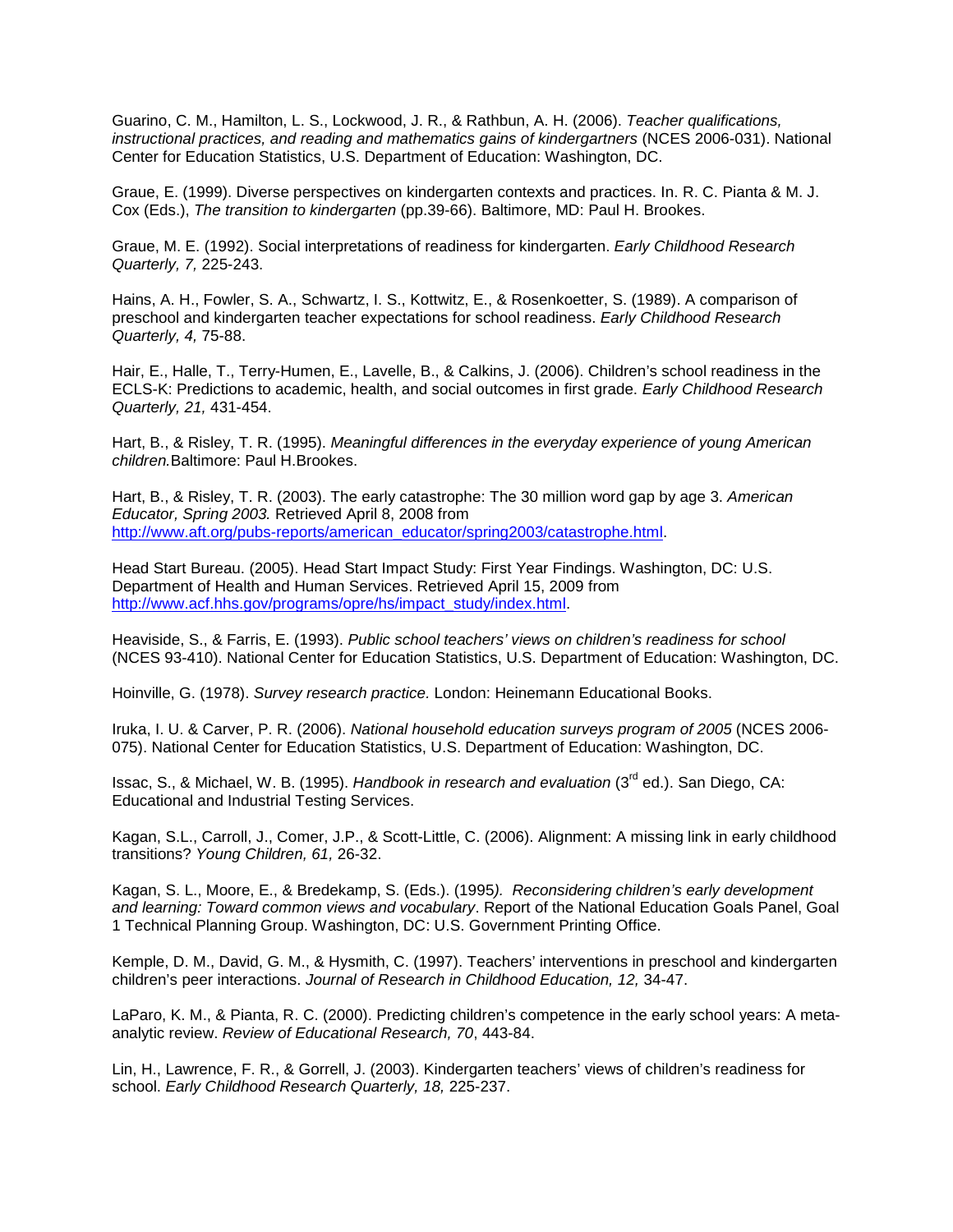Lo-Casale Crouch, J., Mashburn, A. J., Downer, J. T., & Pianta, R. C. (2008). Pre-kindergarten teachers' use of transition practices and children's adjustment to kindergarten. *Early Childhood Research Quarterly, 23,* 124-139.

Logue, M. E. (2007). Early childhood learning standards: Tools for promoting social and academic success in kindergarten. *Children and Schools, 29,* 35-43.

Lonigan, C. J., Burgess, S. R., & Anthonly, J. L. (2000). Development of emergent literacy and early reading skills in preschool children: Evidence from a latent-variable longitudinal study. *Developmental Psychology, 36,* 596-613.

Lubliner, S., & Smetana, L. (2005). *Getting into words: Vocabulary instruction that strengthens comprehension.* Baltimore: Paul H. Brookes.

Lunenburg, F. C. (2000). Early childhood education programs can make a difference in academic, economic, and social arenas. *Education, 120,* 519-528.

Magnuson, K. A., Ruhm, C., & Waldfogel, J. (2007). Does prekindergarten improve school preparation and performance? *Economics of Education Review, 25,* 33-51.

Marcon, R. A. (2002). Moving up the grades: Relationship between preschool model and later school success. *Early Childhood Research and Practice, 4, 1*. Retreived March 23, 2009 from [http://ecrp.uiuc.edu/v4n1/marcon.html.](http://ecrp.uiuc.edu/v4n1/marcon.html)

Mashburn, A. J. (2008). Quality of social and physical environments in preschools and children's development of academic, language, and literacy skills. *Applied Developmental Science, 12,* 113-127.

McClelland, M. M., Acock, A. C., & Morrison, F. J. (2006). The impact of kindergarten learning-related skills on academic trajectories at the end of elementary school. *Early Childhood Research Quarterly, 21,*  471-490.

McMaster, K. L., Fuchs, D., Fuchs, L. S., & Compton, D. L. (2005). Responding to nonresponders: An experimental field trial of identification and intervention methods. *Exceptional Children, 71, 4,* 445-463.

Meisels, S. J. (1999). Assessing readiness. In R. C. Pianta & M. J. Cox (Eds.), *The transition to kindergarten* (pp.39-66). Baltimore, MD: Paul H. Brookes.

Montie, J. E., Xiang, Z., & Schweinhart, L. J. (2006). Preschool experience in 10 countries: Cognitive and language performance at age 7. *Early Childhood Research Quarterly, 21,* 313-331.

National Association for the Education of Young Children (NAEYC). (1995). *School readiness.* Washington, DC: NAEYC.

National Association for the Education of Young Children (NAEYC). (2004). *Where we stand on school readiness.* Washington, DC: NAEYC.

National Association for the Education of Young Children and National Association of Early Childhood Specialists in State Departments of Education (NAEYC & NAECS/SDE). (2002). *Early learning standards.* Washington, DC: NAEYC.

National Association for the Education of Young Children and National Association of Early Childhood Specialists in State Departments of Education. (NAEYC & NAECS/SDE) (2004). *Where we stand on early learning standards.* Washington, DC: NAEYC.

National Center for Children in Poverty (NCCP). (2008). *Basic facts about low-income children, birth to age 6.* Retrieved July 2, 2009 from [http://www.nccp.org/publications/pub\\_847.html.](http://www.nccp.org/publications/pub_847.html)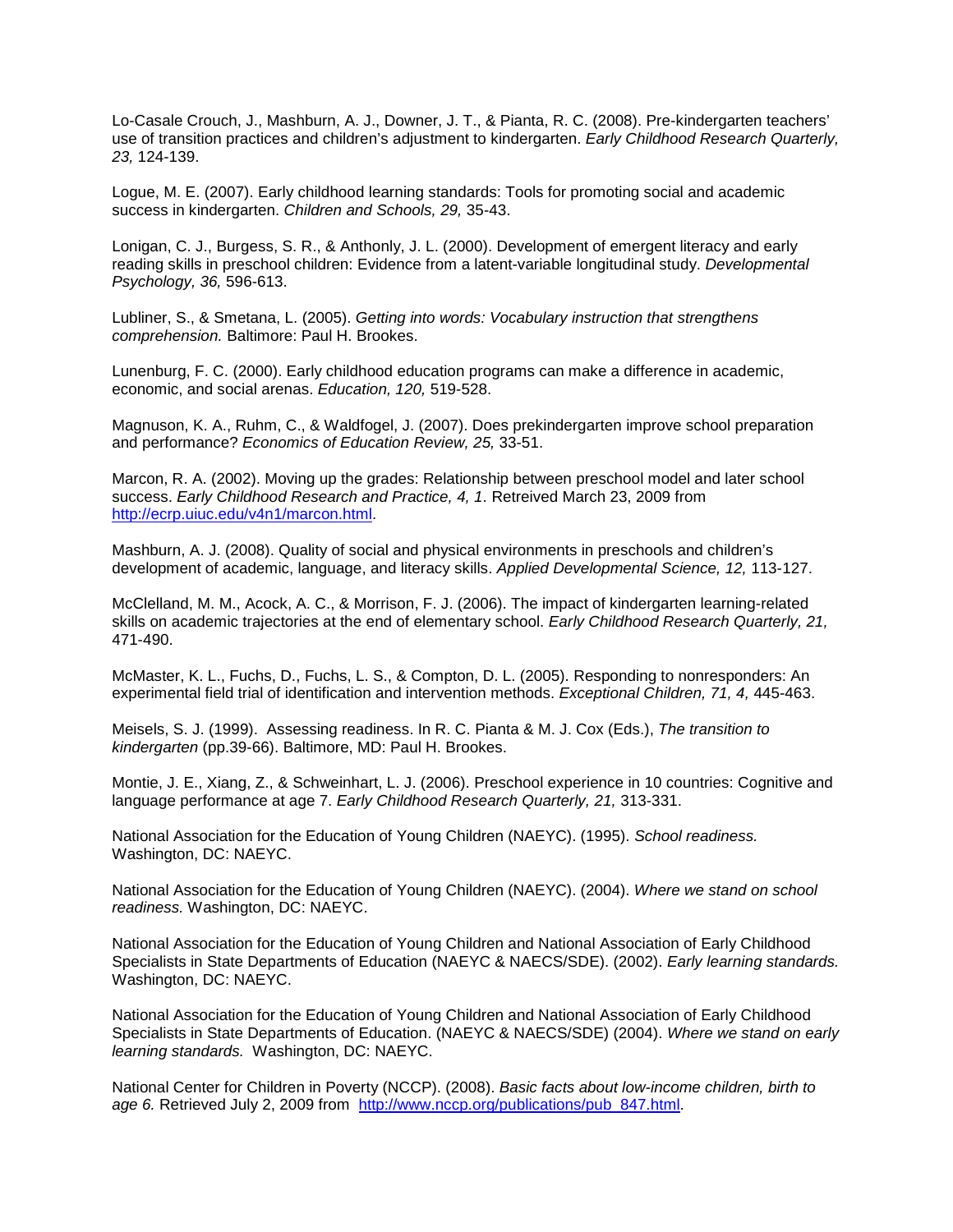National Center for Education Statistics (NCES). (2006). *The early reading and mathematics achievement of children who repeated kindergarten or who began school a year late.* Washington, DC: NCES.

National Education Goals Panel. (1993). Background on the National Education Goals Panel. Retrieved January 9, 2010 from [http://www.ed.gov/pubs/goals/report/goalsrpt.txt.](http://www.ed.gov/pubs/goals/report/goalsrpt.txt)

National Education Goals Panel. (1997). *Special early childhood report*. Washington, DC: US Government Printing Office. Washington, DC: National Institute for Literacy.

National Institute for Literacy. (2009). *Developing early literacy: Report of the National early literacy panel.*

Neuman, S.B., & Cunningham, L. (2009). The impact of professional development and coaching on early language and literacy instructional practices. *American Educational Research Journal, 46,* 532-566.

O'Donnell, K. (2008). *Parents' Reports of the School Readiness of Young Children from the National Household Education Surveys Program of 2007* (NCES 2008-051). National Center for Education Statistics, Institute of Education Sciences, U.S. Department of Education: Washington, DC.

Pajares, M. F. (1992). Teachers' beliefs and educational research: Cleaning up a messy construct. *Review of Educational Research, 62*, 307-332.

Parker, A., & Neuharth-Pritchett, S. (2006). Developmentally appropriate practice in kindergarten: Factors shaping teacher beliefs and practice. *Journal of Research in Childhood Education, 21,* 65-78.

Perkins-Gough, D. (2007). Giving intervention a head start. *Educational Leadership, 65,* 8-14.

Perry, N. E. & VandeKamp, K. J. O. (2000). Creating classroom contexts that support young children's development of self-regulated learning. *International Journal of Educational Research, 33,* 821-843.

Perry, N. E., VandeKamp, K. O., Mercer, L. K., & Nordby, C. J. (2002). Investigating teacher-student interactions that foster self-regulated learning. *Educational Psychologist, 37,* 5-15.

Pianta, R. C., & Cox, M. J. (1999). The changing nature of the transition to school: Trends for the next decade. In R. C. Pianta & M. J. Cox (Eds.), *The transition to kindergarten* (pp.363-379). Baltimore, MD: Paul H. Brookes.

Pianta, R. C., Cox, M. J., Taylor, L., & Early, D. (1999). Kindergarten teachers; practices related to the transition to school: Results of a national survey. *The Elementary School Journal, 100,* 71-86.

Pianta, R. C., Rimm-Kaufman, S. E., & Cox, M. J. (1999). Introduction: An ecological approach to kindergarten transition. In R. C. Pianta & M. J. Cox (Eds.), *The transition to kindergarten* (pp.3-12). Baltimore, MD: Paul H. Brookes.

Ponitz, C. C., McClelland, M. M., Matthews, J. S., & Morrison, F. J. (2009). A structured observation of behavioral self-regulation and its contribution to kindergarten outcomes. *Developmental Pscyhology, 45,* 605-619.

Piotrkowski, C. S., Botsko, M., & Matthews, E. (2000). Parents' and teachers' beliefs about children's school readiness in a high-need community. *Early Childhood Research Quarterly, 15,* 537-558.

Princiotta, D., Flanagan, K. D., & Germino-Hausken, E. (2006). *Fifth grade: Findings from the fifth-grade follow-up of the Early Childhood Longitudinal Study, Kindergarten Class of 1998-99 (ECLS-K)* (NCES 2006-038). National Center for Education Statistics, U.S. Department of Education: Washington, DC.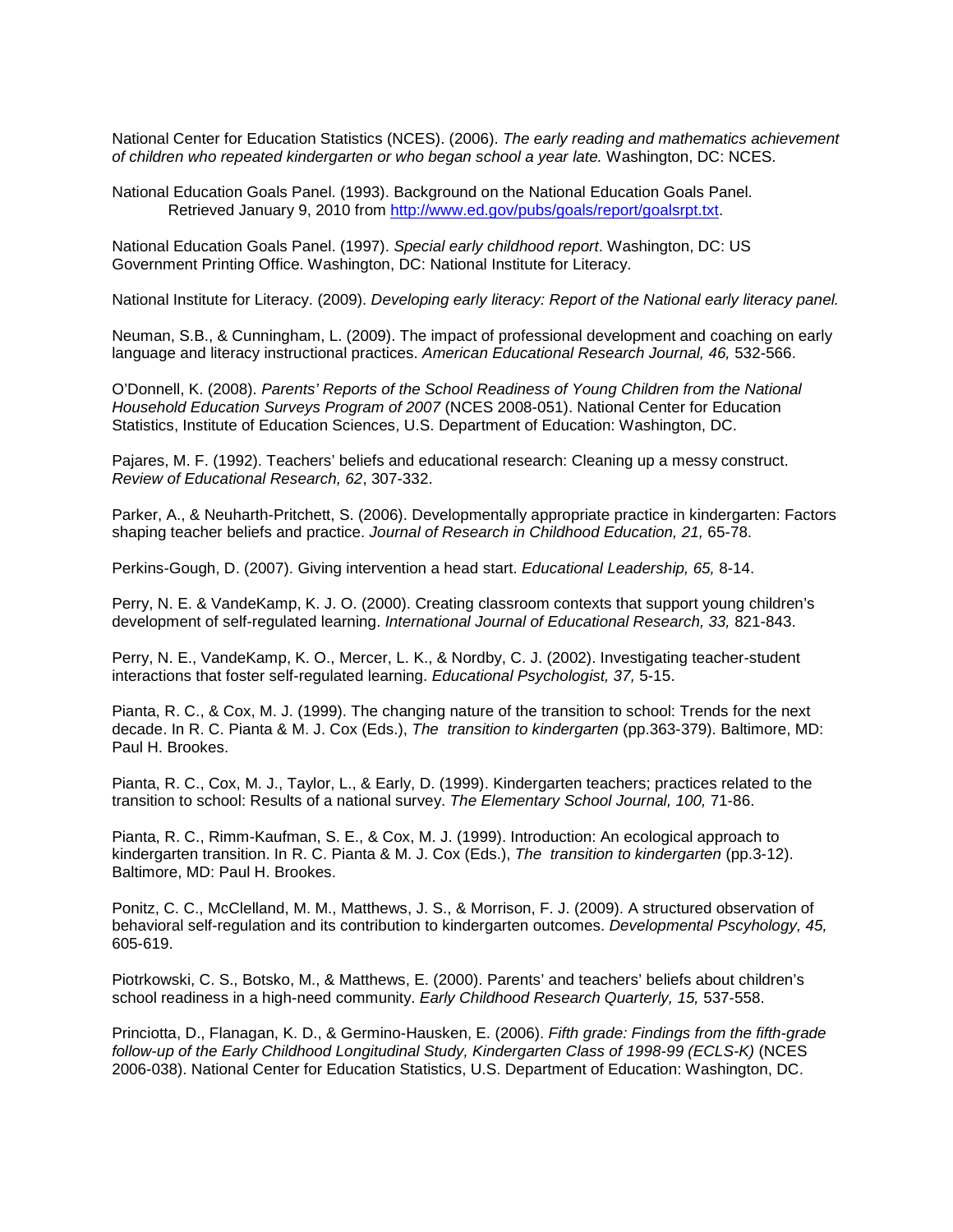Rimm-Kaufman, S. E. & Pianta, R. C. (2000). An ecological perspective on the transition to kindergarten: A theoretical framework to guide empirical research. *Journal of Applied Developmental Psychology 21,*  491-511.

Rimm-Kaufman, S. E., Pianta, R. C., & Cox, M. J. (2000). Teachers' judgments of problems in the transition to kindergarten. *Early Childhood Research Quarterly, 15,* 147-166.

Roth, M., McCaul, E., & Barnes, K. (1993). Who becomes an "At-Risk" student? The predictive value of a kindergarten screening battery. *Exceptional Children, 59*, 348-358.

Schweinhart, L. J., Montie, J., Xiang, A., Barnett, W. S., Belfield, C. R., & Nores, M. (2005). *Lifetime effects: The High/Scope Perry preschool study through age 40.* Ypsilanti, MI: High/Scope Press.

Scott-Little, C., Kagan, S. L., & Frelow, V. S. (2003a). Creating the conditions for success with early learning standards: Results from a national study of state-level standards for children's learning prior to kindergarten. *Early Childhood Research and Practice, 5,* (2). Retrieved February 19, 2009 from [http://ecrp.uiuc.edu/v5n2/little.html.](http://ecrp.uiuc.edu/v5n2/little.html)

Scott-Little, C., Kagan, S. L., & Frelow, V. S. (2003b). Standards for preschool children's learning and development: Who has standards, how were they developed, and how are they used? Greensboro, NC: SERVE. Retrieved January 19, 2009, from <http://www.serve.org/TT/Early%20Learning%20Standards.pdf>

Scott-Little, C., Kagan, S. L., & Frelow, V. S. (2005). Inside the content: The depth and breadth of early learning standards. Greensboro, NC: SERVE. Retrieved January 19, 2009, from [http://www.serve.org/\\_downloads/publications/insidecontentfr.pdf](http://www.serve.org/_downloads/publications/insidecontentfr.pdf)

Scott-Little, C., Kagan, S. L., & Frelow, V. S. (2006). Conceptualization of readiness and the content of early learning standards: The intersection of policy and research? *Early Childhood Research and Practice, 21,* 153-173.

Scott-Little, C., Lesko, J., Martella, J., and Milburn, P. (2007). Early learning standards: Results from a national survey to document trends in state-level policies and practices. *Early Childhood Research and Practice, 9, (1).* Retrieved March 19, 2009, from [http://ecrp.uic.edu/v9n1/little.html.](http://ecrp.uic.edu/v9n1/little.html)

Shannon, S. (2007). *Please don't label my child.* NY: Rodale.

Shavelson, R. J (1996). *Statistical reasoning for the behavioral sciences* (3<sup>rd</sup> ed.). Boston: Allyn and Bacon.

Shaw, E. & Goode, S. (2008). *Fact sheet: Vulnerable young children.* Chapel Hill: The University of North Carolina, FPG Child Development Institute, National Early Childhood Technical Assistance Center (NECTAC).

Shonkoff, J. P, & Phillips, D. A.(Eds.). (2000). *From neurons to neighborhoods: The science of early childhood development.* Washington, D.C: National Academy Press.

Shore, R. (1998). *Ready schools.* Report of the National Education Goals Panel, Goal 1 Technical Planning Group. Washington, DC: U.S. Government Printing Office.

Smith, M. L., & Shepard, L. A. (1988). Kindergarten readiness and retention: A qualitative study of teachers' beliefs and practices. *American Educational Research Journal, 25*, 307-333.

Smith, J., & Niemi, N. (2007). Exploring teacher perceptions of small boys in kindergarten. *Journal of Educational Research, 100,* 331-335.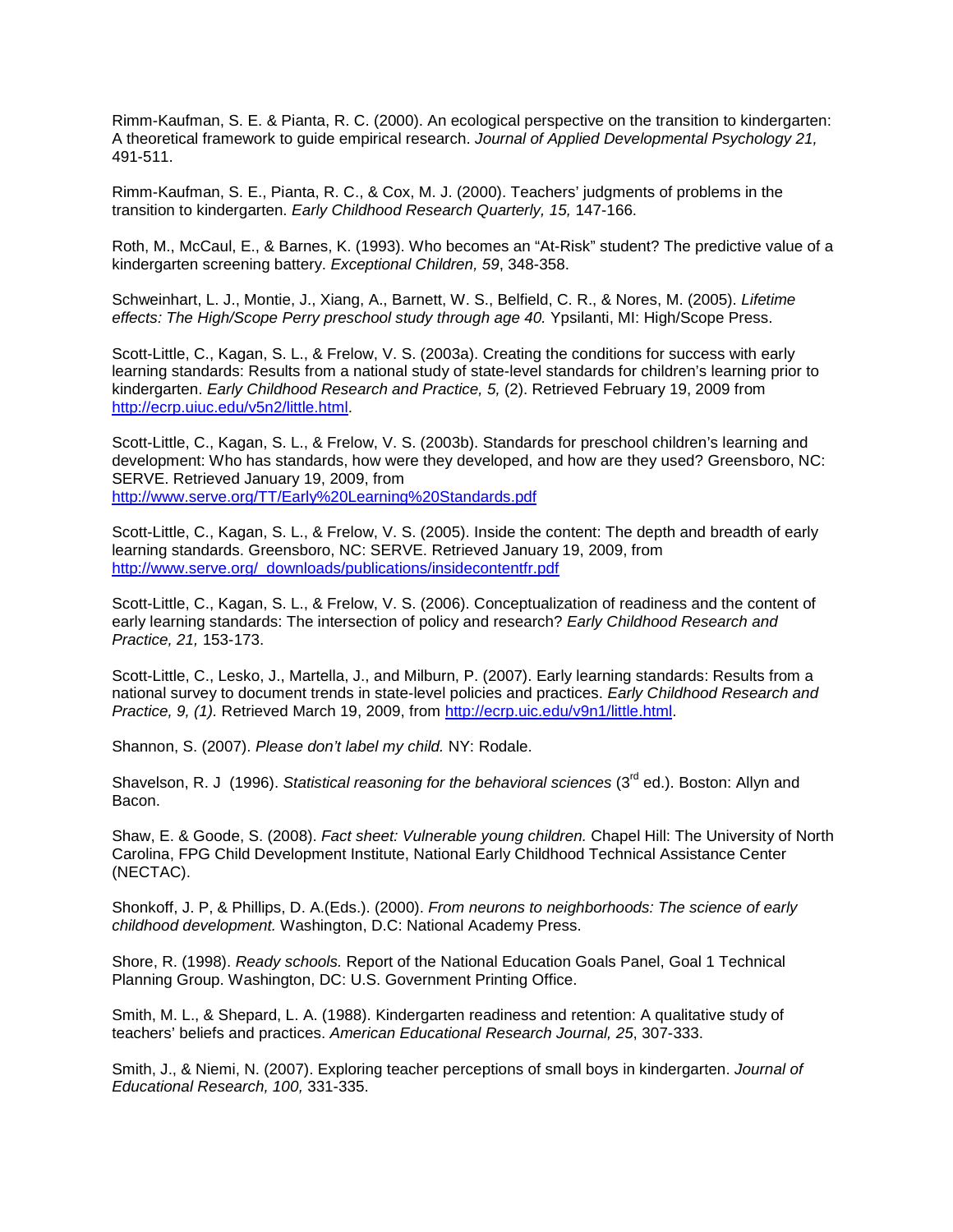Snider, V.E., & Roehl, R. (2007). Teachers' beliefs about pedagogy and related issues. *Psychology in the Schools, 44,* 873-886.

Snow, C., Burns, S, & Griffin, P. (Eds.). (1998). *Preventing reading difficulties in young children.*  Washington, DC: National Academy Press.

Snyder, T. D., Dillow, S. A., & Hoffman, C. M. (2008). *Digest of Education Statistics 2007* (NCES 2008- 022). National Center for Education Statistics, Institute of Education Sciences, U.S. Department of Education: Washington, DC.

Strickland, D. S., & Riley-Ayers, S. (2006). Early literacy: Policy and practice in the preschool years. National Institute for Early Education Research: New Brunswick, NJ: NIEER.

Thompson, R.A. (2008). *Connecting neurons, concepts, and people: Brain development and its implications.* National Institute for Early Education Research: New Brunswick, NJ: NIEER.

Tremblay, R. E., Gervais, J., & Petitclerc, A. (2008). Early learning prevents youth violence. *Centre of Excellence for Early Childhood Development.* Montreal, Quebec: Canadian Council on Learning.

U.S. Department of Education. (1999). *Kindergarten teacher questionnaire.* National Center for Education Statistics (NCES): Washington, DC.

U.S. Department of Education. (2009). *The agenda for education in the United States.* Washington, DC: U.S. Government Printing Office.

Vespo, J. E., Capece, D., & Behforooz, B. (2006). Effects of the nurturing curriculum on social, emotional, and academic behaviors in kindergarten classrooms. *Journal of Research in Childhood Education, 20,* 275-285.

Vogt, W.P. (2005). *Dictionary of statistics and methodology: A nontechnical guide for the social sciences*  $(3<sup>rd</sup>$  ed.). Thousand Oaks, CA: Sage Publications.

Walston, J., Rathbun, A., & Germino Hausken, E. (2008). *Eighth grade: First findings from the final round of the early childhood longitudinal study, kindergarten class of 1998-99* (ECLS-K) (NCES 2008-088). National Center for Education Statistics, U.S. Department of Education: Washington, DC.

Walston, J. T., & West, J. (2004*). Full-day and half-day kindergarten in the United States: Findings from the early childhood longitudinal study, kindergarten class of 1998-99* (ECLS-K) (NCES 2004-078). National Center of Education Statistics, U.S. Department of Education: Washington, DC.

Wesley, P. W., & Buysse, V. (2003). Making meaning of school readiness in schools and communities. *Early Childhood Research Quarterly, 18*, 351-375.

West, J., Denton, K., & Germino Hausken. (2000). *America's Kindergartners: Findings from the early childhood longitudinal study, kindergarten class of 1998-99 (ECLS-K)* (NCES 2001-070R). National Center for Education Statistics, U.S. Department of Education: Washington, DC.

West, J., Denton, K., & Reaney, L. M. (2001). *The kindergarten year: Findings from the early childhood longitudinal study, kindergarten class of 1998-99* (ECLS-K) (NCES 2001-023R*)*. National Center for Education Statistics, U.S. Department of Education: Washington, DC.

Weisberg, H. F., Krosnick, J. A., & Bowen, B. D. (1996). *An introduction to survey research, polling, and*  data analysis (3<sup>rd</sup> ed.). Thousand Oaks, CA: Sage Publications.

Wigfield, A., Eccles, J. S., & Rodriguez, D. (1998). The development of children's motivation in school contexts. *Review of Research in Education, 23,* 1998.